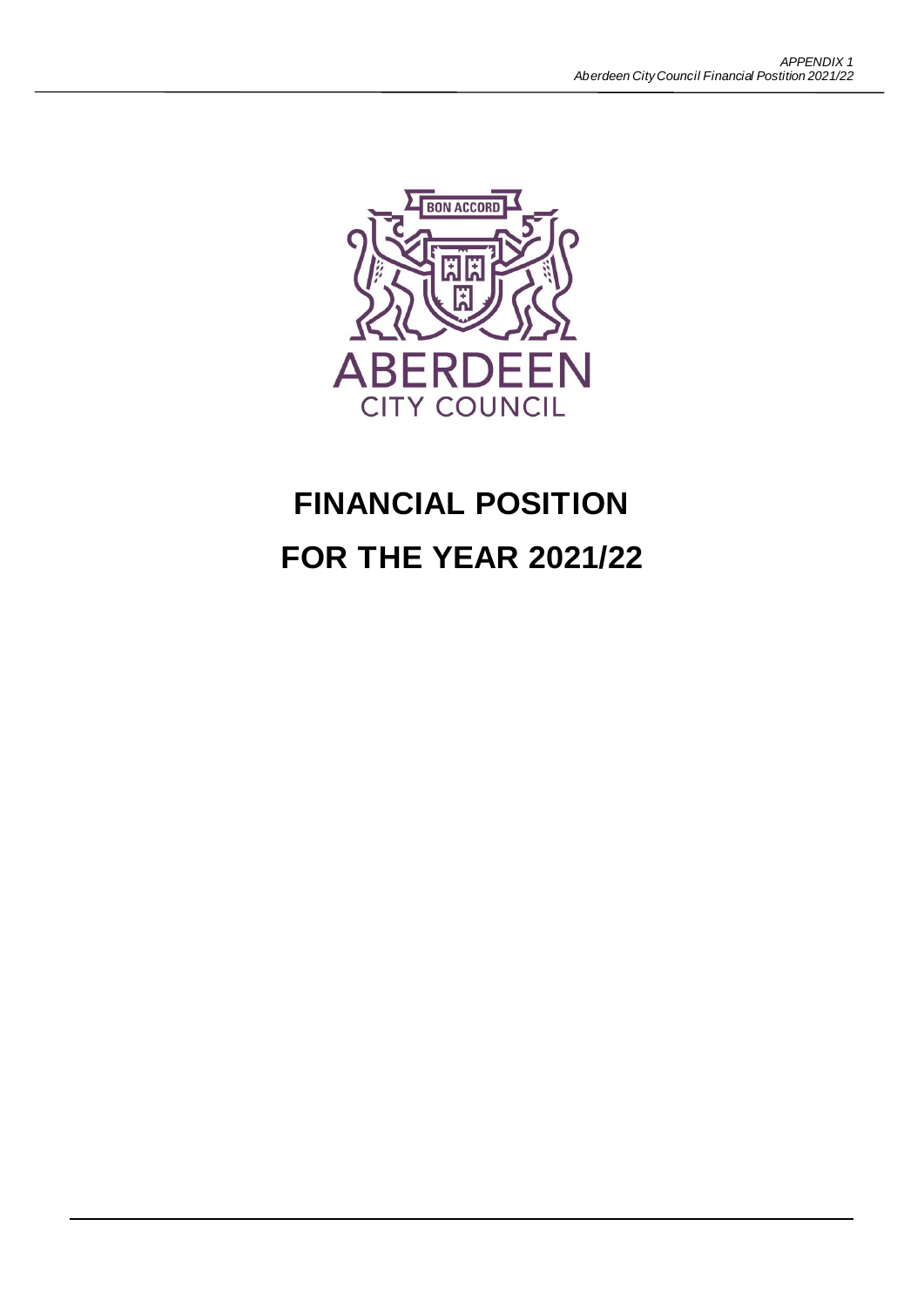# **Contents**

| <b>Management Commentary</b>     | 2  |
|----------------------------------|----|
| <b>General Fund Revenue</b>      |    |
| Housing Revenue Account          | 12 |
| General Fund Capital Programme   | 13 |
| <b>Housing Capital Programme</b> | 14 |
| <b>Common Good</b>               | 15 |
| <b>Reserves</b>                  | 16 |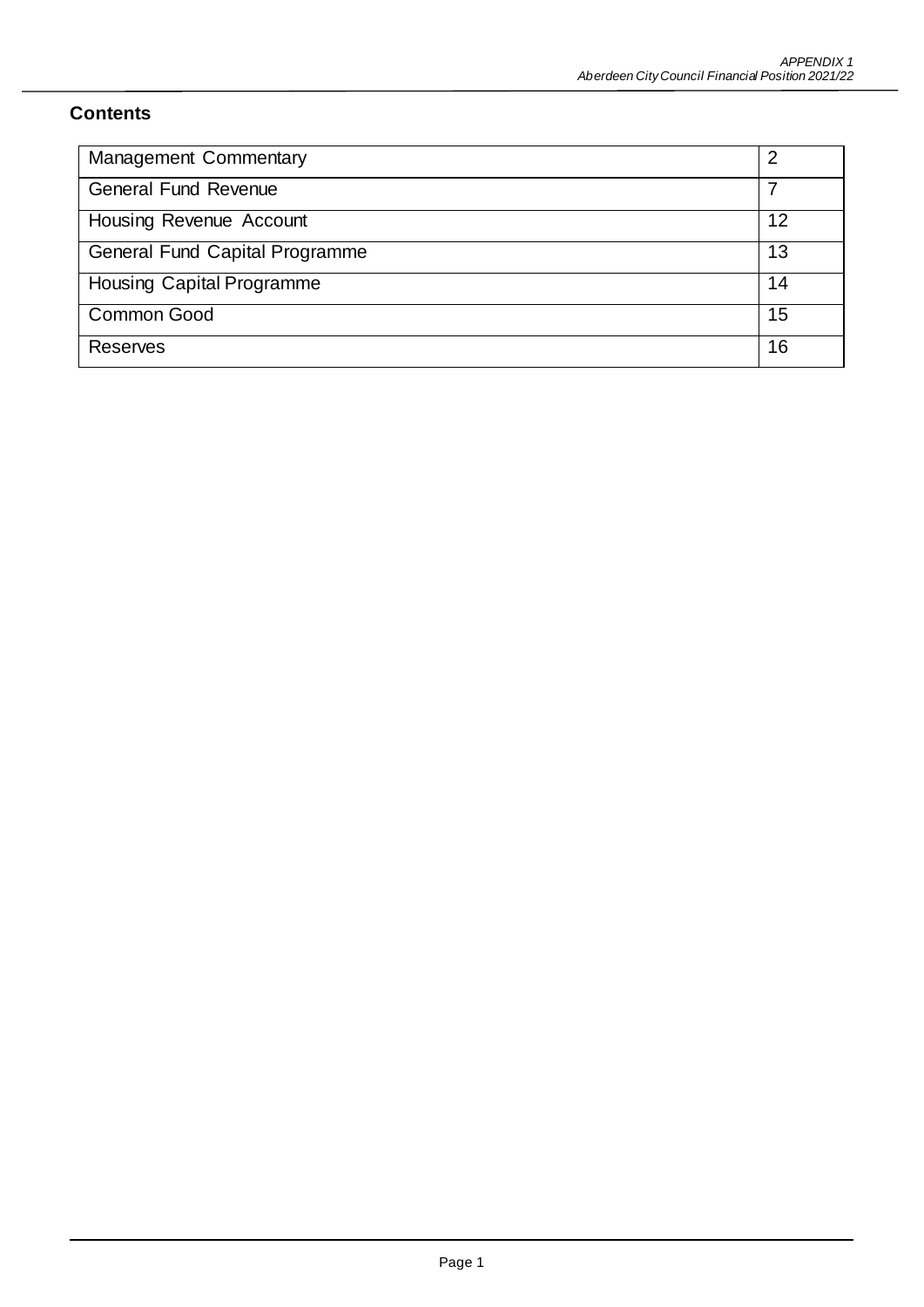#### **Management Commentary**

The purpose of the management commentary is to inform readers, helping them to assess how the Council is performing and understand our financial performance for the year to 31 March 2022.

It also provides an insight into the challenges we face and how we will address these challenges to provide assurance in relation to our financial stability, thus allowing our citizens to have confidence that we can continue to provide the diverse portfolio of services on which they rely.

#### **Background**

The Council maintains a General Fund, for day to day Council operations, and also a Housing Revenue Account, for administering the Council housing stock. These statutory funds both feature revenue and capital expenditure and income, and accounting practice, statutory guidance and the legislation all play a part in determining the financial performance reporting.

The Council is also responsible for the Common Good.

In March 2021 the Council set balanced budgets for financial year 2021/22. This took account of obligations and duties placed upon it by legislation and national priorities alongside local political priorities, and was the fourth budget designed around our commissioning approach and the Target Operating Model (TOM). The financial conditions in which the budget was set remained challenging as continued resource constraint, settlement conditions and funding targeted on specific projects / priorities meant that less money was available to fund the core Council operations that it had in place. Savings and efficiencies were a familiar and ever-present requirement in setting the budget and pressures did not reduce during the year requiring the strong financial management the Council has demonstrated.

After the budget was approved there continued to be changes to the financial environment. Namely, the ongoing impact of Covid-19 restrictions continued to significantly impact the finances of the Council and the United Kingdom as a whole. While in the latter part of the year the war in Ukraine exacerbated capital cost and supply issues in particular.

A multi-billion pound Balance Sheet supported continued capital investment in the city and the strength of the balance sheet remains a key feature of the Council's financial resilience framework to support its sustainability, and also to support its regulatory requirements of maintaining its credit rating, following the issue of bonds on the London Stock Exchange (LSE) in 2016.

The Housing Revenue Account budgets were set based on a rent freeze for 2021/22 and ongoing pressure from housing waiting lists, which underpinned a commitment to build 2,000 new council homes.

The Common Good budget was set using the investment returns from the land, property and cash held. Additional income was forecast from a new investment of Common Good cash balances with an external fund manager, which was approved by the Council in March 2021. A distribution of approximately £3.1m for the year covered a range of Council run and externally organised projects and activities.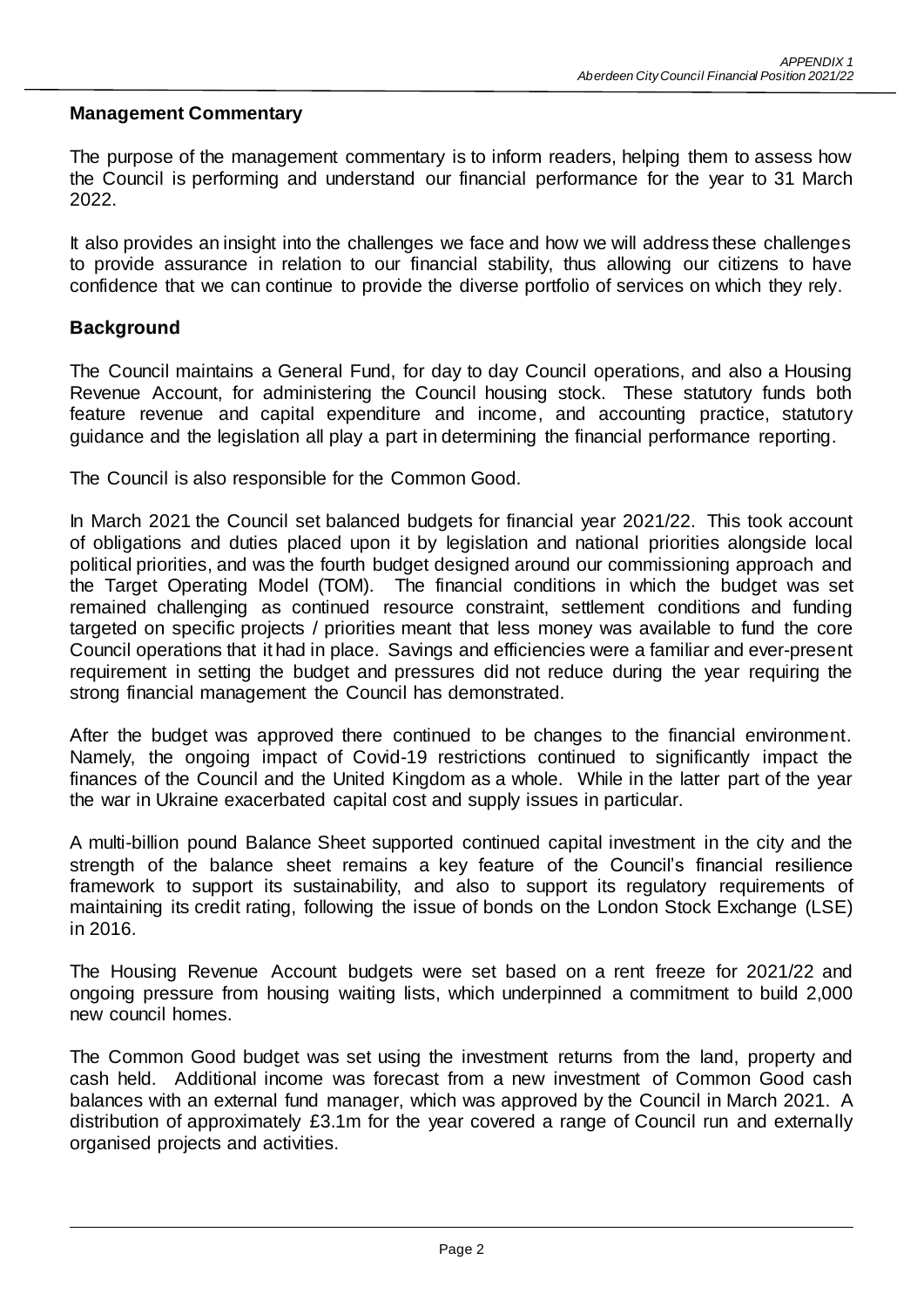## **Financial Performance Reporting and Annual Accounts**

This is the final quarterly financial performance report for 2021/22 which meets the requirements of the Council and of the LSE, and provides financial transparency for citizens of the City and beyond.

Having reached the end of the financial year the Council has delivered on its early reporting commitment for each quarter and has again worked to a faster closedown, and early production of the Council's unaudited Annual Accounts, enabling the external audit to start earlier than would ordinarly be the case. These deadlines, however, have been impacted by the committee structures around the local government elections, and for 2022 they will be considered by the Audit Risk and Scrutiny Committee on 30 June 2022. This has continued to be a challenging task, especially given the impact of working arrangements, the scarcity of resources in key areas and the substantial and complex web of pandemic funding streams that continued to be distributed until the year end. To achieve this there has been a focus on ensuring that robust procedures and deadlines were in place and communicated early to staff. The process commenced with the issue of year end instructions in mid November 2021 and officers are working with the auditors to present reports and audited Annual Accounts by the end of September 2022.

#### **Covid-19**

The pandemic has continued to have a material impact on the financial performance of the Council in 2021/22.

During 2021/22 the Scottish Government have provided a range of grants that have provided specific or general financial support to the Council. Areas of specific focus have included additional teaching staff and community support through hardship funding and free school meals support during holiday periods. In total over £18m of Covid-19 related funding has been distributed to the Council during 2021/22.

In addition, schemes to support businesses and individuals were implemented under Scottish Government guidance and instruction. These are not reflected in the income and expenditure of the Council as they are of an agency nature. Council resources have been directed to enable the accurate and diligent administration of these support funds, including taking account of eligibility and putting in place appeals processes and counter fraud measures. Funding was received to support the administration of some of the schemes. The value of funding administered on behalf of the Scottish Government in 2021/22 totalled £30m.

#### **2021/22 Financial Position**

#### **General Fund Revenue**

The Council has achieved a surplus for 2021/22 of £1.310 m against budget, this is shown in the table presented on page 7. This in line with the expectation I had when I presented the 2021/22 budget to Council on 7 March 2022, where I was confident that the overall budget would be balanced by the year end, taking into account all of the data that was, by then, available. Approvals given to use fiscal flexibilities have not been used and I continue to keep up to date with the statutory guidance that is available to consider the options at a later date. Explanations are provided below for the key variances from budget.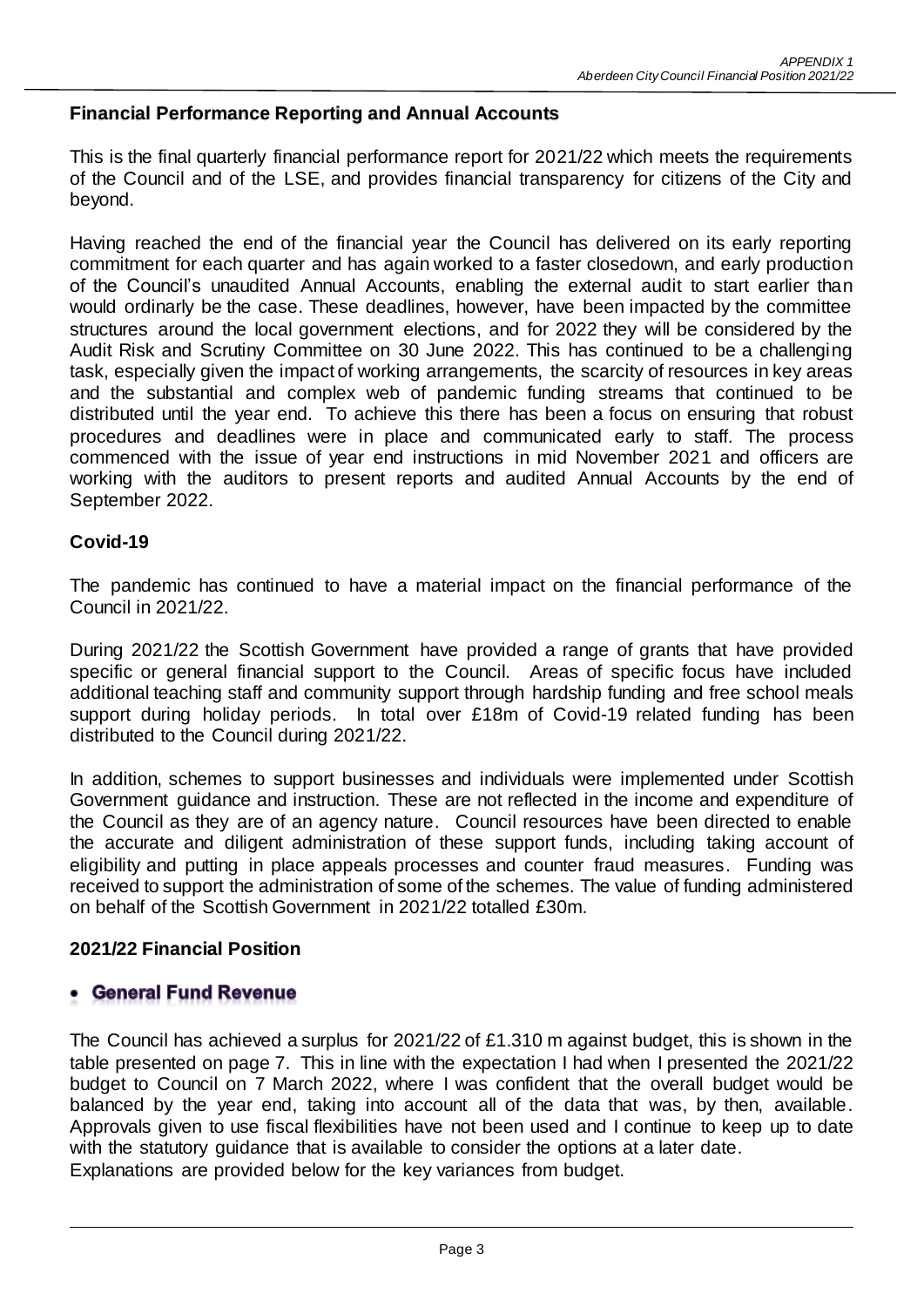The financial position takes into account the need for the Council to earmark certain sums that are recommended to be earmarked for use in future years, as required by statute or having arisen from unspent/received in advance grant funding. Further information on reserves and earmarked sums is included in pages 19-20.

# **Housing Revenue Account**

The HRA delivered the budgeted surplus for the year. This was possible due to the impact of reduced capital financing costs along with a one-off benefit that has arisen from the accounting for historic debt, and lower than planned management and administration costs; offset in part by increased voids within the HRA resulted in a significant saving in 2021/22, and has facilitated a reduction in the value of borrowing that was required on the HRA through contributions to capital from revenue. Following that transaction, a surplus of £0.5m remains, after earmarking a proportion to support repair and maintenance costs that are yet to be completed and an internal land transfer for the New Build Programme, the surplus is added to the Housing Revenue Account working balances. A summary of the HRA is shown on page 12.

# **General Fund Capital**

The final position on the General Fund capital programme is provided on page 14, with the final spend for 2021/22 reflecting interim valuations for projects that were on site at 31 March 2022. An underspend has been forecast throughout the year due mainly to the continued restrictions placed on construction as a result of the Covid-19 pandemic and supply chain issues. Differences between actual spend and forecast outturn will result in a realignment of budgets in Quarter 1, 2022/23.

The capital programme has been funded through a number of project specific grants and contributions, general government capital grant and borrowing.

# • Housing Capital

The final position on the Housing capital programme is provided on page 15, including key project indicators and financial details. The capital programme is funded predominantly through contributions from the Housing Revenue Account and borrowing and, for third year in a row, grant funding to support the new homes programme.

# **Reserves**

Having reached the end of the financial year and as in previous years, a review of the overall position for both revenue and capital, in the context of the Council's Balance Sheet and Reserves Policy has been undertaken and action taken to ensure the Council is suitably prepared for future revenue and capital investment purposes. This has included taking account of the decisions that were made by the Council at the budget setting meeting for financial year 2022/23.

This review has taken cognisance of the impact of adjustments required to ensure compliance with accounting standards, applying new standards and including making judgements and estimates to ensure that the Annual Accounts represent a true and fair view of the Council finances.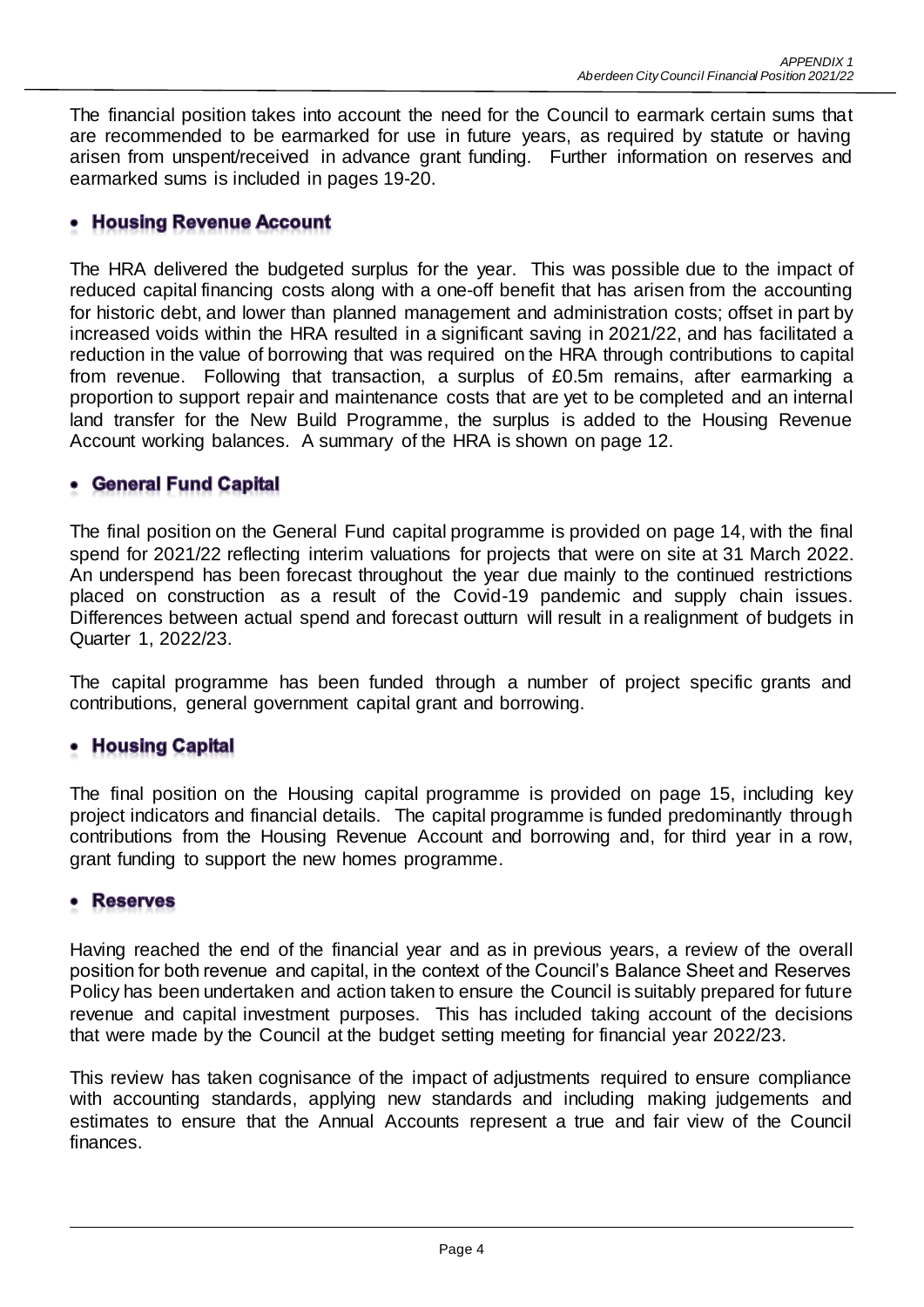Year end adjustments consider the implications of certain conditions such as the statutory provisions of the Capital Fund, HRA, statutory guidance in relation to the Loans Fund,Voluntary Severance / Early Retirement costs and transactions required across the Group.

In certain circumstances, funds are required to be earmarked for use in future years. This can be to fulfil statutory obligations or where funding has been received but not yet been spent. The most significant of these at the end of 2021/22 are Covid-19 grant income, for 22/23 budget, second/long term empty homes and de-risk the Council. The Council is free to earmark General Fund reserves for purposes that it determines, a significant example is the commitment to the Transformation Fund. The continued earmarking of Covid-19 grant funding that was unspent has been reflected in the General Fund Reserve. Grant funding for Covid-19 included areas as Education recovery, Financial Insecurity and flexible funding to support the Council generally. A sum of £6.790m was approved as part of the 2022/23 General Fund budget setting, and this is included within this earmarked sums as at 31 March 2022

The review of reserves is reflected in the table below that summarise the Council's Usable Reserves at the start and end of 2021/22, and is also shown in more detail in the Reserves section on page 11.

The General Fund Budget for 2021/22 made a commitment to contribute £6.500m to the budget and this has been incorporated into the movement in reserves. The recommended level of uncommitted reserves has also been decreased by a transfer of £0.519m to earmarked reserves to set aside towards 2022/23 budget. The uncommitted reserves are at the recommended minimum of £12m in the Council approved Reserves Policy 2022.

Subject to any findings and/or adjustments arising from the audit of the Annual Accounts it is requested that committee approve the sums shown on pages 19 and 20 as transfers to and from earmarked reserves.

| 31 March<br>2021<br>£'000 | <b>Usable Reserves</b>              | 31 March<br>2022<br>£'000 |
|---------------------------|-------------------------------------|---------------------------|
| (71, 603)                 | <b>General Fund</b>                 | (72, 152)                 |
| (14, 715)                 | Housing Revenue Account             | (15, 215)                 |
| (13,082)                  | <b>Statutory and Other Reserves</b> | (20, 860)                 |
| (99, 400)                 | <b>Total Usable Reserves</b>        | (108, 227)                |

# **Common Good**

The year end position shows an operational underspend of £1,620k, and details are provided on page 17. This underspend was achieved through increased income from the Common Good investment in the multi-asset income fund with Fidelity and lower spending due to Covid-19 pandemic restrictions cancelling or delaying events. The value of the underlying investment with Fidelity fell by £2.2m during the year resulting in an additional charge to the Common Good, however a net capital receipt of almost £6m means that overall, the Common Good has increased cash balances at 31 March 2022. Taking account of the 2022/23 budget decisions the resulting position shows that the cash balances of the Common Good remain ahead of the previously agreed minimum requirement.

# **Conclusion**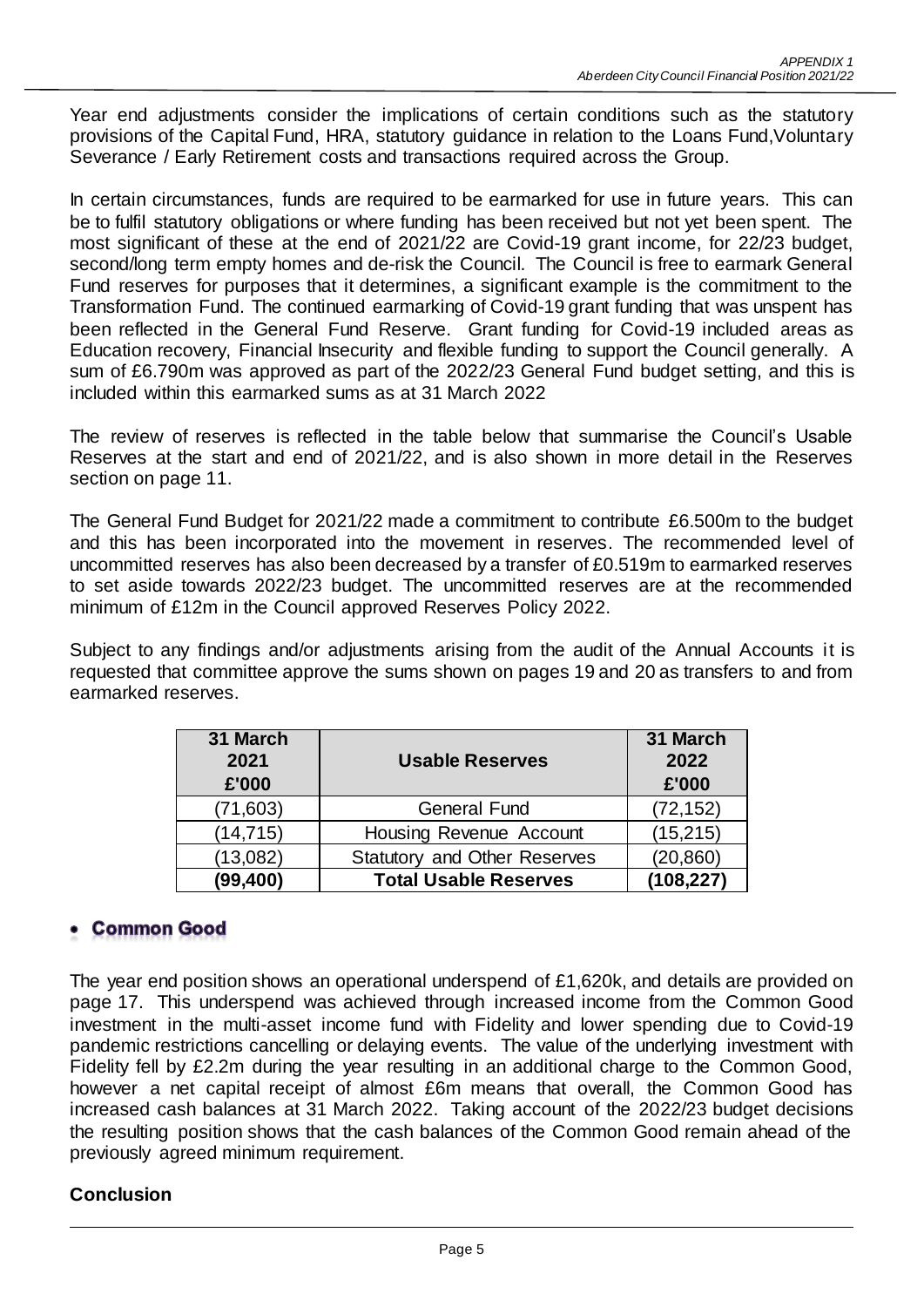This has been a financially challenging year with cost pressures and loss of income arising from the Covid-19 pandemic throughout the services of the Council. The Council has responded to the challenges by keeping spending to a minimum and with additional financial support being provided by the Scottish Government. Capital investment expenditure was substantially lower than anticipated in both the General Fund and Housing Programmes due to the ongoing restrictions on construction sites and supply chain delays. That said, during the year construction activity has progressed on a wide range of capital projects with a number being completed during the year, and the new build housing programme continued to progress well with further handovers occurring at the Wellheads site.

Throughout, the overall financial performance of the Council reflects strong financial management and timely and transparent reporting of the quarterly position and full year position.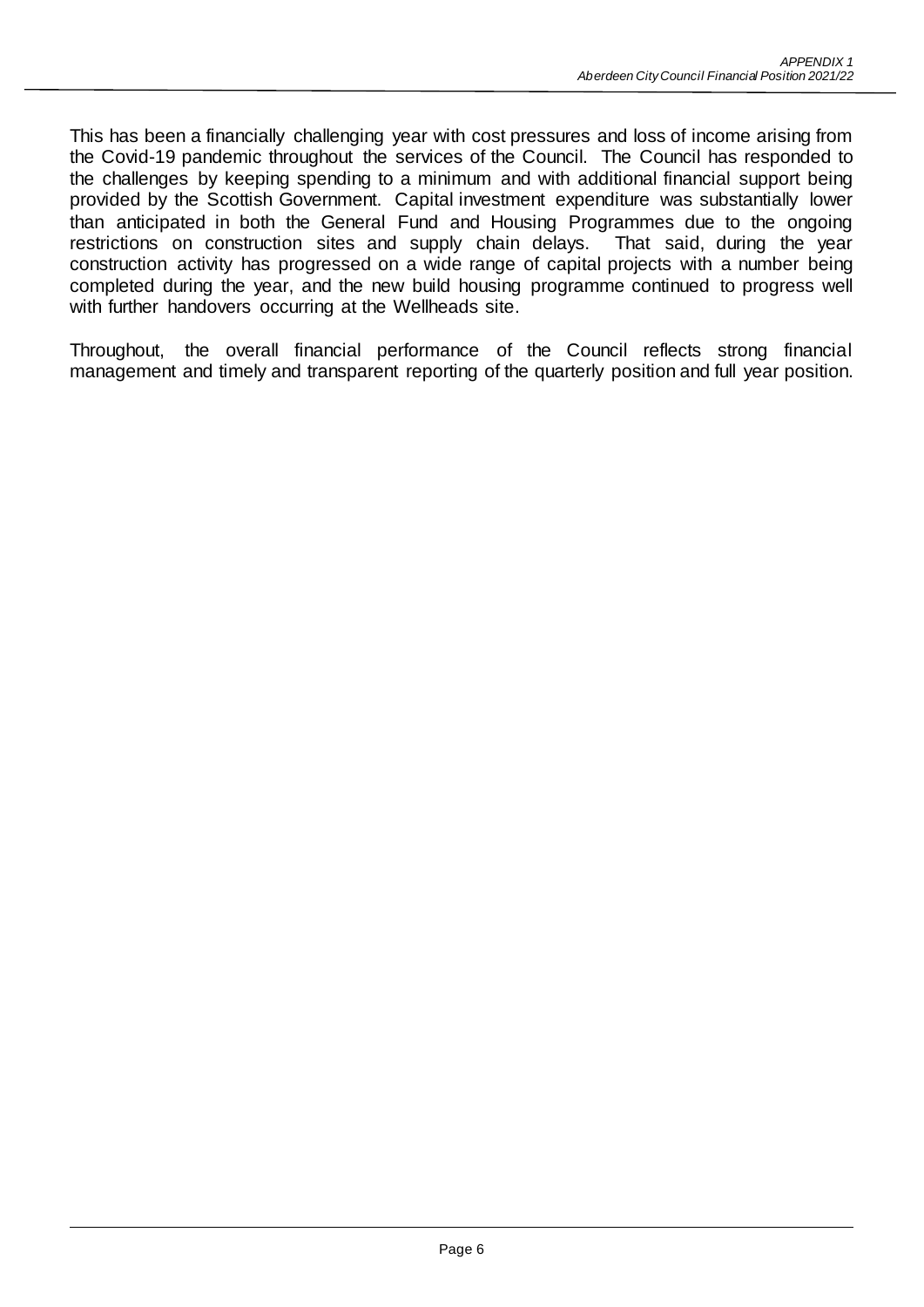# **General Fund Revenue**

|                |                                                                | <b>Budget</b> | <b>Actuals</b> | Variance<br>(Actual - | <b>For Group</b><br><b>Entity</b> | To<br><b>Statutory</b> | <b>From</b><br>Earmarked | To<br>Earmarked | Q4<br>Variance<br>after | Q <sub>3</sub> | <b>Movement</b><br>from Q3      |
|----------------|----------------------------------------------------------------|---------------|----------------|-----------------------|-----------------------------------|------------------------|--------------------------|-----------------|-------------------------|----------------|---------------------------------|
|                | Notes As at 31 March 2022                                      | 2021/22       | 2021/22        | Budget)               | <b>Adjustment</b>                 | <b>Funds</b>           | <b>Reserves</b>          | <b>Reserves</b> | earmarking              | Variance       | Forecast                        |
|                |                                                                | £000s         | £000s          | £000s                 | £000s                             | £000s                  | £000s                    | £000s           | £000s                   | £000s          | £000s                           |
| 1              | Operations                                                     | 267,053       | 262,274        | (4,779)               |                                   |                        |                          | 5,455           | 676                     | 4,811          | (4, 135)                        |
| 2              | Customer                                                       | 37,426        | 36,434         | (993)                 |                                   |                        |                          | 2,154           | 1,161                   |                | 32<br>1,129                     |
| 3              | Commissioning                                                  | 25,401        | 22,002         | (3, 399)              |                                   |                        |                          | 4,550           | 1,151                   | 1,607          | (456)                           |
| 4              | Resources                                                      | 2,227         | 7,841          | 5,614                 |                                   |                        | (786)                    | 101             | 4,929                   | 3,597          | 1,332                           |
| 5              | Integrated Joint Board                                         | 102,251       | 102,251        | $\mathbf{0}$          |                                   |                        |                          | $\mathbf{0}$    | $\Omega$                |                | $\mathsf{O}\xspace$<br>$\Omega$ |
|                | <b>Total Functions Budget</b>                                  | 434,358       | 430,802        | (3, 556)              | $\bf{0}$                          | $\bf{0}$               | (786)                    | 12,260          | 7,918                   | 10,047         | (2, 129)                        |
| 6              | <b>Joint Boards</b>                                            | 1,845         | 1,729          | (116)                 |                                   |                        |                          |                 | (116)                   | (116)          | (0)                             |
| $\overline{7}$ | Miscellaneous Services                                         | 57,177        | 51,906         | (5, 271)              |                                   | 7,100                  |                          |                 | 1,829                   | 1,595          | 234                             |
| 8              | Contingencies                                                  | 21,790        | 198            | (21, 591)             | 840                               | 350                    |                          | 6,588           | (13, 813)               | (9, 196)       | (4, 617)                        |
| 9              | <b>Council Expenses</b>                                        | 1,425         | 1,303          | (122)                 |                                   |                        |                          |                 | (122)                   |                | 21<br>(143)                     |
|                | <b>Total Corporate Budgets</b>                                 | 82,237        | 55,137         | (27, 100)             | 840                               | 7,450                  | $\pmb{0}$                | 6,588           | (12, 222)               | (7,696)        | (4, 526)                        |
|                |                                                                |               |                |                       |                                   |                        |                          |                 |                         |                |                                 |
| 10             | Non Domestic Rates                                             | (202, 923)    | (202, 529)     | 394                   | $\boldsymbol{0}$                  | $\mathbf{0}$           | $\mathbf 0$              | $\mathbf 0$     | 394                     |                | 394<br>$\Omega$                 |
| 11             | <b>General Revenue Grant</b>                                   | (160, 316)    | (160, 316)     | $\mathbf 0$           | $\mathbf 0$                       | $\mathbf{0}$           | $\mathbf 0$              | $\mathbf 0$     | $\Omega$                |                | $\Omega$<br>$\mathbf 0$         |
| 12             | General Revenue Grant - COVID                                  | (17, 957)     | (17, 957)      | $\mathbf{0}$          | $\mathbf 0$                       | $\overline{0}$         | $\boldsymbol{0}$         | $\mathbf 0$     | $\overline{0}$          |                | $\mathbf 0$<br>$\Omega$         |
|                | <b>Government Support</b>                                      | (381, 196)    | (380, 802)     | 394                   | $\bf{0}$                          | $\bf{0}$               | $\bf{0}$                 | $\bf{0}$        | 394                     |                | $\Omega$<br>394                 |
|                |                                                                |               |                |                       |                                   |                        |                          |                 |                         |                |                                 |
| 13             | Council Tax                                                    | (128, 899)    | (128, 401)     | 498                   | $\mathbf 0$                       | $\mathsf{O}\xspace$    | $\mathsf{O}\xspace$      | 2,102           | 2,600                   | 5,000          | (2,400)                         |
|                | <b>Local Taxation</b>                                          | (128, 899)    | (128, 401)     | 498                   | $\pmb{0}$                         | $\bf{0}$               | $\bf{0}$                 | 2,102           | 2,600                   | 5,000          | (2,400)                         |
|                |                                                                |               |                |                       |                                   |                        |                          |                 |                         |                |                                 |
| 14             | <b>Contribution from Reserves</b>                              | (6,500)       | $\mathbf 0$    | 6,500                 | $\boldsymbol{0}$                  | $\mathbf 0$            | (6,500)                  | $\mathbf 0$     | $\mathbf 0$             |                | $\mathbf 0$<br>$\Omega$         |
|                | <b>Contribution from Reserves</b>                              | (6,500)       | $\mathbf{0}$   | 6,500                 | $\pmb{0}$                         | $\mathbf{0}$           | (6, 500)                 | $\bf{0}$        | $\mathbf{0}$            |                | $\bf{0}$<br>$\Omega$            |
|                |                                                                |               |                |                       |                                   |                        |                          |                 |                         |                |                                 |
| 15             | Deficit/(Surplus) before                                       |               |                |                       |                                   |                        |                          |                 |                         |                |                                 |
|                | adjustments                                                    | $\bf{0}$      | (23, 264)      | (23, 264)             | 840                               | 7,450                  | (7, 286)                 | 20,950          | (1, 310)                | 7,351          | (8,661)                         |
|                | Group Entity - Accounting                                      |               |                |                       |                                   |                        |                          |                 |                         |                |                                 |
| 16             | <b>Standards Adjustment</b>                                    | 0             | 840            | 840                   |                                   |                        |                          |                 |                         |                |                                 |
|                |                                                                |               |                |                       |                                   |                        |                          |                 |                         |                |                                 |
| 17             | <b>Adjusted Deficit/(Surplus)</b>                              | $\bf{0}$      | (22, 424)      | (22, 424)             |                                   |                        |                          |                 |                         |                |                                 |
|                |                                                                |               |                |                       |                                   |                        |                          |                 |                         |                |                                 |
| 18             | Contribution to Statutory Funds                                | $\mathbf 0$   | 7,450          | 7,450                 |                                   |                        |                          |                 |                         |                |                                 |
|                |                                                                |               |                |                       |                                   |                        |                          |                 |                         |                |                                 |
|                | <b>Contribution from Earmarked</b>                             |               |                |                       |                                   |                        |                          |                 |                         |                |                                 |
| 19             | Reserves                                                       | 0             | (7, 286)       | (7, 286)              |                                   |                        |                          |                 |                         |                |                                 |
|                | Contribution to Earmarked                                      |               |                |                       |                                   |                        |                          |                 |                         |                |                                 |
| 19             | Reserves                                                       | 0             | 20,950         | 20,950                |                                   |                        |                          |                 |                         |                |                                 |
|                |                                                                |               |                |                       |                                   |                        |                          |                 |                         |                |                                 |
|                | Deficit/(Surplus) after                                        |               |                |                       |                                   |                        |                          |                 |                         |                |                                 |
|                | movement in Earmarked<br><b>Reserves &amp; Statutory Funds</b> |               |                | (1, 310)              |                                   |                        |                          |                 |                         |                |                                 |
| 20             |                                                                | $\mathbf 0$   | (1, 310)       |                       |                                   |                        |                          |                 |                         |                |                                 |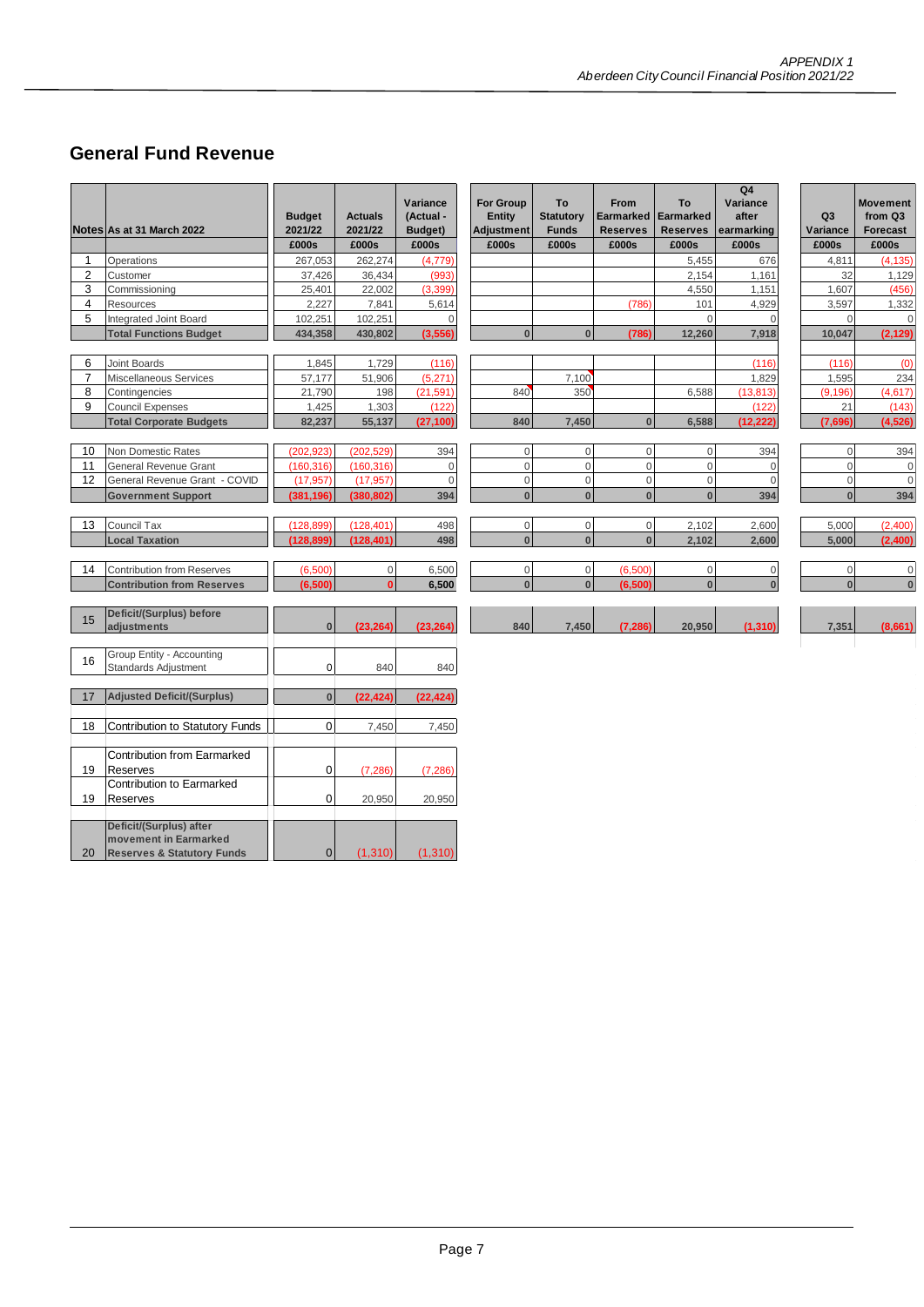## **Notes**

It should be noted that the full year budgets reflected above differ from those set by Council in March 2021 for a number of reasons.

There was the normal practice during the year as virements are identified or additional funding is provided. The main changes in services relate to the allocation of procurement, staff vacancies and savings arising from changes to the staffing establishment as a result of voluntary severance/early retirement which were held within contingencies at the time the budget was set.

1. Operations is the largest function within Aberdeen City Council with responsibility for delivering key statutory and frontline services to children and young people, adults, families and communities of Aberdeen. This includes the delivery of early years, primary, secondary, special education and children's social work services. This function is also responsible for operational services such as waste collection, facilities management, fleet, building services, public transport unit, roads and infrastructure.

A number of areas of pressure were highlighted throughout the year which have impacted on the final position for the service as follows:

- Retention of teaching staff has continued into 2021/22. This success had the impact of reducing the anticipated savings the Council had corporately assumed and meant that increased spending overall was incurred. Under the approved Devolved School Management scheme uncommitted staff budgets can result in alternative spending on education delivery, such as technology and commissioned services. The commitments made to alternative delivery models but not received by year end have been carried forward to 2022/23. There has also been an increase in long term absences spend (£1,144k).
- Early Years grant funding was used in 2021/22 (£3,249k) this was carried forward from 2020/21 and was used to fund furniture, contribution towards capital and staffing.
- Increased spend on Out of Authority Placements partly due to the impact of Covid-19 restrictions on children (£2.5m), however this is lower than last years spend and has in part been offset by under spends in Fostering (£500k), Admin (£156k) and Transport (£141k).
- Reduction in income from fees and charges has continued in 2021/22 for example, Car Parking has not returned to pre pandemic levels (£1,400k), lower crematorium income (£293k), school lets (£271k) and a lower level of music services income (£119k) due the reduction in the first quarter when charges could be made.
- Building Services did not achieve the budgeted surplus with an under recovery (£2,823k) due to the continued social distancing while working within the properties and delays in the supply chain for materials which is a Scotland wide issue.
- There were a number of under spends within the service such as Waste Services (£1,508k) which achieved increased income from recylates, additional recovery of income from third party waste and under spend on the waste contract. Roads (£800k) benefited from overtime not required for winter maintenance, and increased capital income. Facilities Management (£1,702k) from School Catering due to reduced spend on catering provisions and Buildings due to reduced premises costs including rates and utility costs as a result of closures due to Covid-19.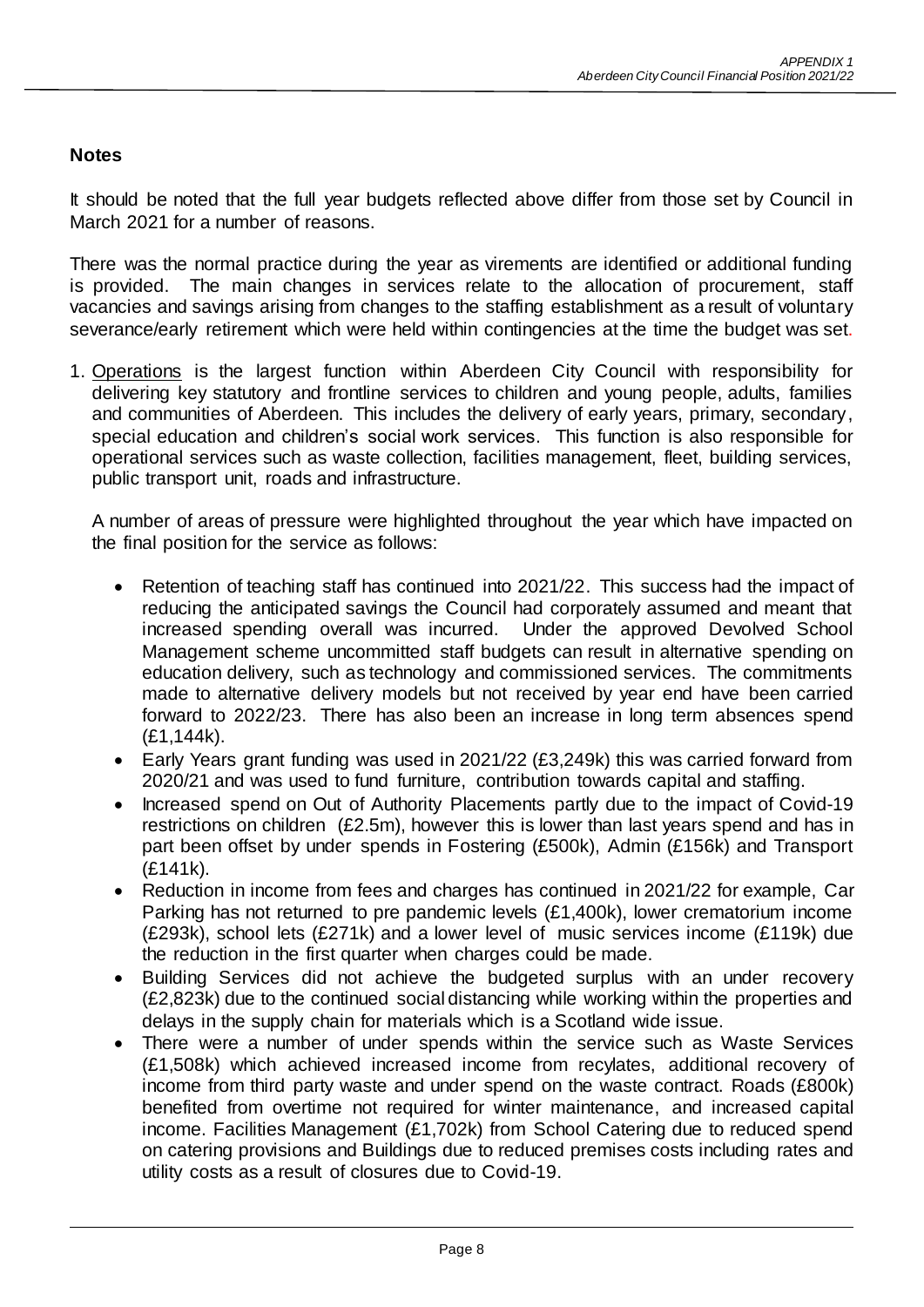Within earmarked reserves Education has carried forward a number of grants, these are both Covid recovery and general from the Scottish Government as these have been committed as part of the 2022/23 budget savings.

Cost pressures were mitigated as far as possible by underspends and cost reductions in other areas of the service.

- 2. Customer is responsible for managing all internal and external customer contact. It brings together housing, libraries, community learning and community safety to support the development of sustainable communities and enable individuals to manage their own lives. Data and Insight also sits within Commissioning. They are responsible for identifying social, economic and digital trends of the city in the future and how the Council meets these needs. The revenues and benefits teams handling key income streams for the Council, such as Council Tax and Non-Domestic Rates and process almost £50m of housing benefit payments. There is a focus on creating digital services for customers that are easy to use and improving access to services. It is responsible for providing external communications, advice and support to ensure effective communications with external audiences, and to promote the reputation of the Council.
	- As referenced in previous reports, there was an under recovery of rental income from Homeless Flats (£2.2m) due to a reduction of homeless people in the system and bad debt of £588k.
	- Lower than expected spend on contracts for IT Systems and Technology benefited the function to the value of £440k.
	- Other savings achieved included staffing within community wardens £388k, Libraries £279k, Community Safety £271k and Localities £156k.
	- Within earmarked reserves Customer has carried forward a number of Covid-19 grants £304k for Financial security and flexible funding, Tenant grant fund £380k and £1.4m for Refugees to support staffing in 2022/23.
- 3. Commissioning is responsible for both commissioning and procuring the best service/partner to deliver the agreed outcomes. City Growth represents the Council and the City of Aberdeen on local, regional, national and international stages with key responsibilities for outward trade, a diverse employability and skills base, and a focus on tourism, culture and the development of a city events programme. Strategic Place Planning focus is to enable, facilitate and deliver place planning for the City which includes all of the transport, environment, housing, building, planning (which includes community planning) and digital initiatives that will help to deliver major infrastructure projects. Governance includes Legal Services, Democratic Services, Audit, Policy, Emergency Planning and Corporate Health & Safety. Commercial and Procurement drives the shared service with Aberdeenshire and the Highland Councils, and this function is also responsible for managing and monitoring the service-level agreements with the Council's Arm's Length External Organisations (ALEOs).
	- Challenges in 2021/22 included being unable to allocate out to the services the procurement budget savings as the savings were not been fully achieved (£859k) due to the market position for the majority of goods and services.
	- There was reduced Income from catering services (£571k) provided by museums and galleries and the beach ballroom, which reflected reduced trading resulting from the Covid-19 restrictions.
	- Within earmarked reserves Commissioning have carried forward Covid-19 grants for the Economic Recovery Fund (£2.86m) and FWES Employability Fund (£1.994m).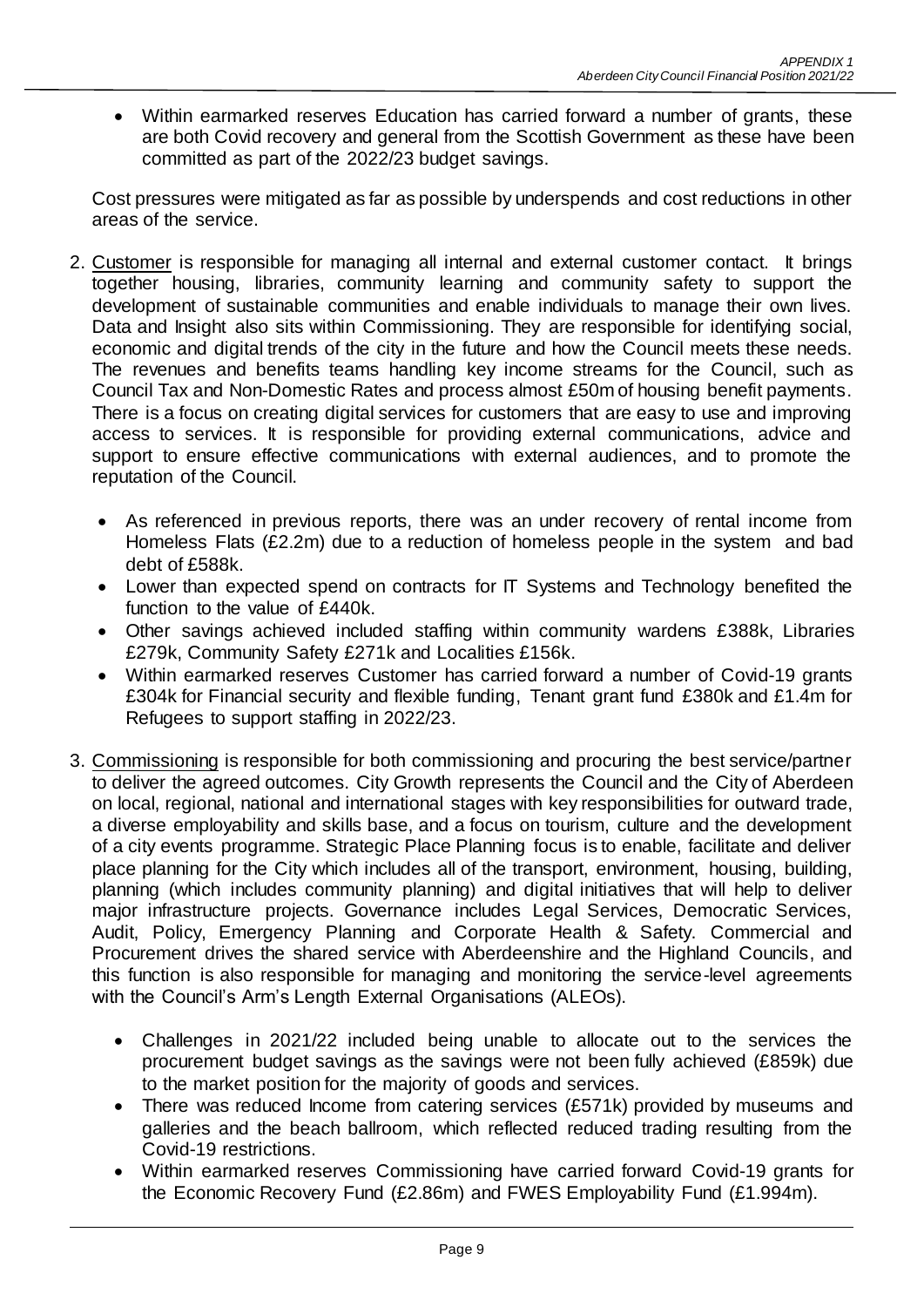- 4. Resources is responsible for the selection, retention and development of the Council's staff and the financial planning, monitoring and reporting of the Council. They manage the development of design and delivery of all strands of capital including the city centre masterplan, the schools estates strategy, roads infrastructure and housing. The Corporate Landlord cluster is responsible for the commercial and non-commercial land and property assets, facilities management and council housing stock management.
	- Primarily the outturn for 2021/22 was affected by an under recovery of income within Commercial Property Trading Account (£6.182m). There were challenging market conditions for the leasing of property in the City and with facilities, including P&J Live, being closed for a proportion of the year, and hotels operating at well below expected levels, the budget values during the year have not been met.
	- Spending of £789k for hard facilities management (property repairs) was incurred by the service, using funding that had been earmarked for repairs and maintenance. The income is included in table above as part of the the corporate use of earmarked reserves.
- 5. Integration Joint Board (IJB) / Adult Social Care is responsible for the provision of health and social care services to adults, with the expenditure incurred being on services which the UB has directed the Council to deliver on its behalf such as the provision of care to the elderly, support to adults with support needs and criminal justice services.

The Integrated Joint Board is funded by the Council and the NHS and the cost of services delivered by the Council is significantly more than the Council contributes, resulting from the funding being allocated through the NHS financial settlement in prior years for Social Care services and demands. This means that there is funding allocated by the IJB to the Council that has come from the NHS contribution to the IJB.

The cost pressures around demand and need, particularly in relation to supporting complex needs and accommodation for those with learning disabilities and needs led home care and accommodation for mental health and also substance misuse client, were managed by the IJB during the year and are met by IJB funds.

In 2021/22 there was an underspend of £7.225m on the Council's IJB budget this is being used to increase the transformation fund within the IJB.

- 6. Joint Boards represents the amount requisitioned by Grampian Valuation Joint Board which is known during the year, the underspend was created because the Board agreed to refund the 2020/21 surplus to the three Councils.
- 7. Miscellaneous Services includes capital financing costs, the cost of repaying the borrowing required in the past for General Fund Capital Programme investment, audit costs and the provision for doubtful debts.

Capital Financing Costs is the most significant budget within Miscellaneous Services, and incudes the impact of accounting requirements in relation to the Council's Bond Issue, and the annual changes in the level of external borrowing. The actual charges for 2021/22 take account of the approved treasury and investment policy that delivers a prudent approach to capital financing, and the interest rate applicable to the debt. The significantly reduced capital expenditure in 2021/22 assisted to reduce costs in 2021/22, with a transfer of money being made to the Capital Fund to fund capital expenditure that has been delayed.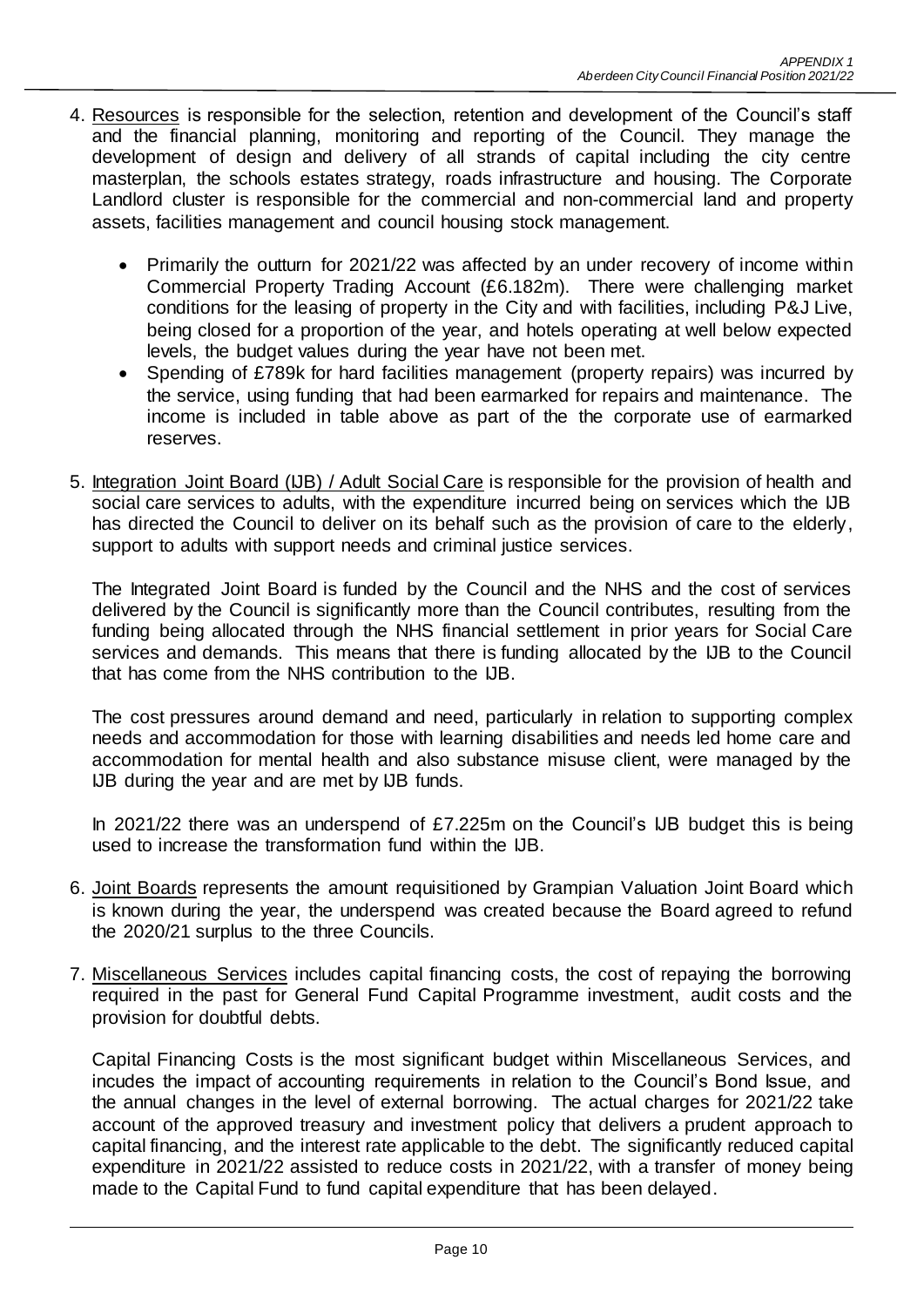The provision for doubtful debt has produced an overspend at year end, and a detailed analysis has been undertaken including consideration of the impact of Covid-19 pandemic on debt recovery.

The Council utilised the scottish government statutory guidance that allows use of capital receipts to fund qualifying expenditure on a transformation project. Capital receipts to the value of £1.044 m were set aside towards severance and transformation costs which includes our digital transformation programme.

8. Contingencies hold budgets that enable the Council to plan and address known/expected costs in-year without relying on the Usable Reserves held by the Council.

The value of contingenies not needed in the year – after covering costs such as additional winter maintenance costs, provided a positive variance for the overall Council position.

- 9. Council Expenses this represents the cost of councillors. While it is not showing a significant variance, there has been less expenditure on travel during the year.
- 10. Non-Domestic Rates this is the value guaranteed by the Scottish Government rather than the value collected by the Council, as this in line with the accounting practice. The cost to the council being the value of discretionary relief that is shared between the Scottish Government and the Council.
- 11. General Revenue Grant in line with the Scottish Government Finance Circular which has been redetermined at the year end and funding paid in relation to announcements during the year. This is slightly lower than budget due to actual distribution of the Teachers Induction funding being different from the estimated value in the budget.
- 12. General Revenue Grant Covid this reflects and is in line with the Scottish Government Finance Circular which has been redetermined at the year end and funding paid in relation to announcements during the year specifically for Covid response and impact on the Council.
- 13. Council Tax this takes account of the total value of council tax for the year, along with any adjustments for prior years that have to be accounted for. The total value is lower than had been budgeted, with the number of new properties not being added to the valuation roll as had been expected and collection rates have been lower (although improved from 2020/21). The changing circumstances of the citizens of Aberdeen is clear from this and higher outstanding debt at year end and increased value of claims for Council Tax Reduction Scheme funding have all been factors. Levels of collection and doubtful debt are reviewed on a regular basis

From the value of Council Tax collected a sum (£2.1m) must be set aside for the purpose of funding affordable housing projects. This is then added to the earmarked sum in the General Fund Reserve.

The overall value attributable to the General Fund budget for 2021/22 ended the year more positively than had been forecast at Quarter 3. This was due to high levels of changes being notified that did not have an adverse impact on the Council Tax collection value, which had been included in the Quarter 3 forecast.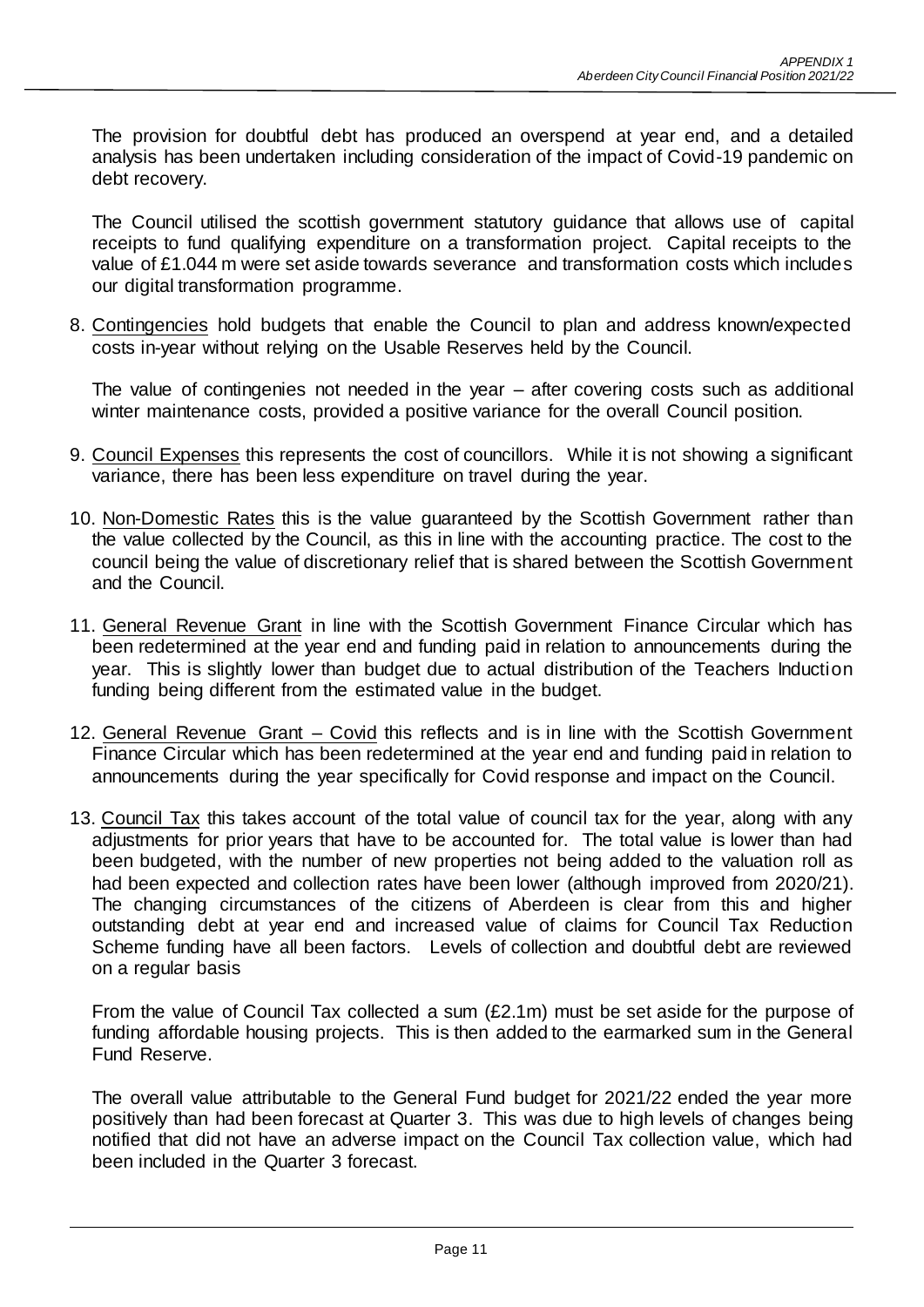- 14. Contribution from reserves this represents the sum of funding to be received from reserves to reflect a balanced budget approved at Council on 7 March 2021. The actual is included along with row 19, the contribution from earmarked sums.
- 15. General Fund Deficit/(Surplus) before adjustments is the value of all expenditure and income incurred during the year that compares to budget. This is before the group entity adjustment required per accounting standards, and the transfer of funds to and from the General Fund Earmarked Reserves.
- 16. Group Entity Accounting Standards adjustment this reflects the change in value of the group entity investment (Aberdeen Sports Village), measured annually and chargeable to the General Fund.
- 17. Adjusted deficit/surplus this is the general fund surplus adjusted for item 16.
- 18. Contributions to Statutory Funds this represents the total value of sums transferred to funds such as the Capital Fund and Insurance Fund, which are reviewed annually to ensure appropriate value is retained at year end.
- 19. Contributions to/from Earmarked Reserves are the values that have been used during the year, or are to be set aside for future years and are reviewed annually with reference to statutory and regulatory requirements, Council commitments and policy. Further information is included about which Earmarked Reserves are affected on page 16.
- 20. Deficit/(Surplus) after movement in Earmarked and Statutory Funds shows the overall position for the General Fund for the year, against a balanced budget, an underspend of £1.310m. This balance has been added to the Council's Covid-19 resilience earmarked funds at 31 March 2022

#### **Housing Revenue Account**

Housing Revenue Account (HRA) is responsible for the provision of council housing to over 20,000 households with the most signficant areas of expenditure being on repairs and maintenance and the capital financing costs for debt borrowed to fund capital investment in the housing stock. This is a ring fenced account such that its costs must be met by tenants' rental income.

| <b>Housing Revenue Account</b>          | <b>Budget</b> | Actual  | Variance |
|-----------------------------------------|---------------|---------|----------|
| as at 31 March 2022                     | 2021/22       | 2021/22 |          |
|                                         | £'000         | £'000   | £'000    |
| Net Surplus from Income & Expenditure   | (500)         | (940)   | (440)    |
| Internal Land Transfer                  |               | 440     |          |
| Total Surplus from Income & Expenditure |               | (500)   |          |

The HRA delivered a surplus of income over expenditure during the year, as budgeted. There were variances during the year that together enabled the surplus to be generated, which included the reduced cost of capital financing during the year, the result of lower capital spending and additional capital grants, and savings from management and administration costs arising from the timing of restructuring and vacancies. There was also a significant one-off benefit that arose from the accounting for historic debt. Together these under spends enabled an increased level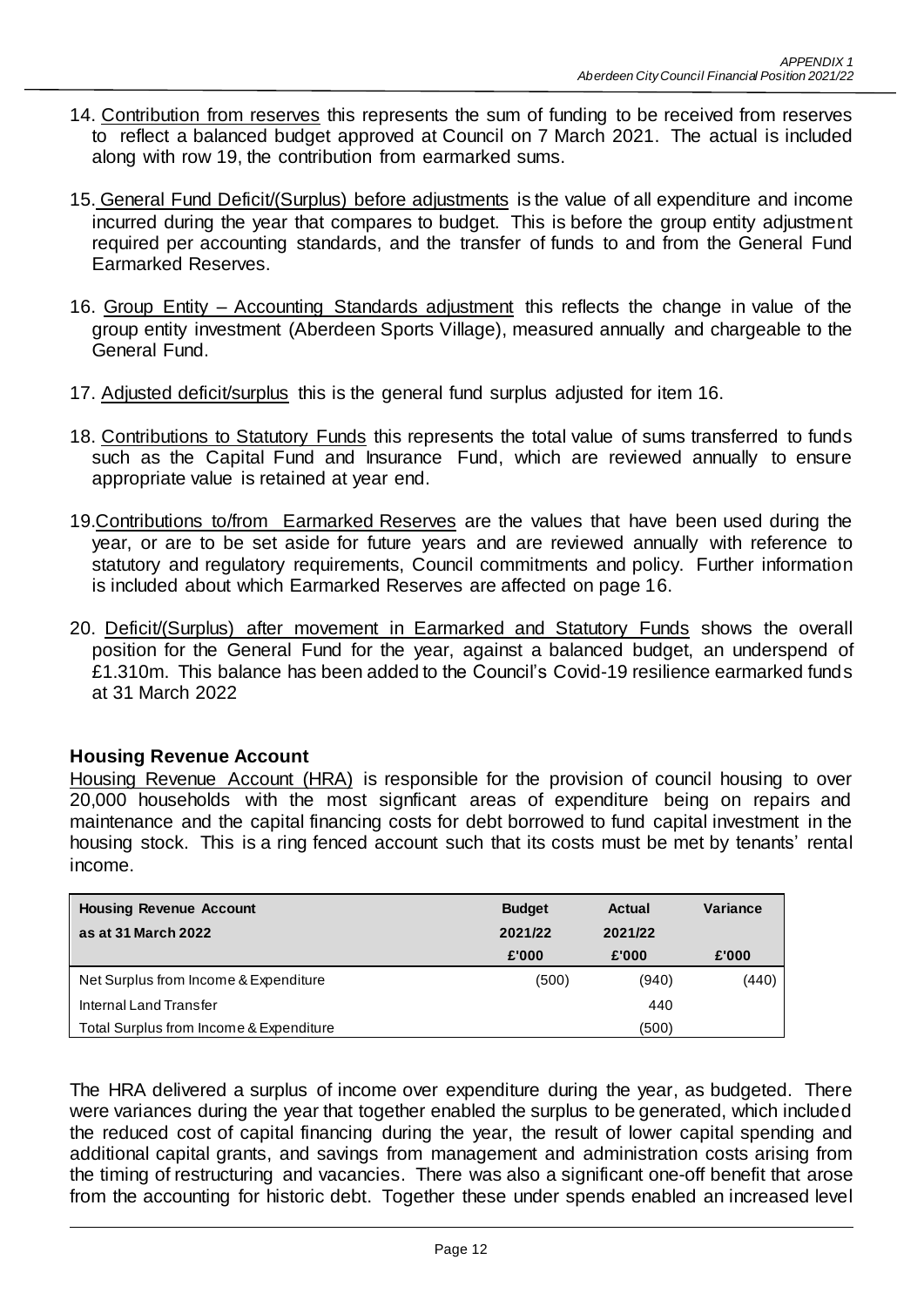of contribution to be made from revenue to pay for capital (CFCR), which amounted to £6.3m and allowed a surplus to be retained for the HRA reserve. Funding the cost of capital from revenue avoids the need to borrow as much as had been planned and therefore reduces future capital financing costs.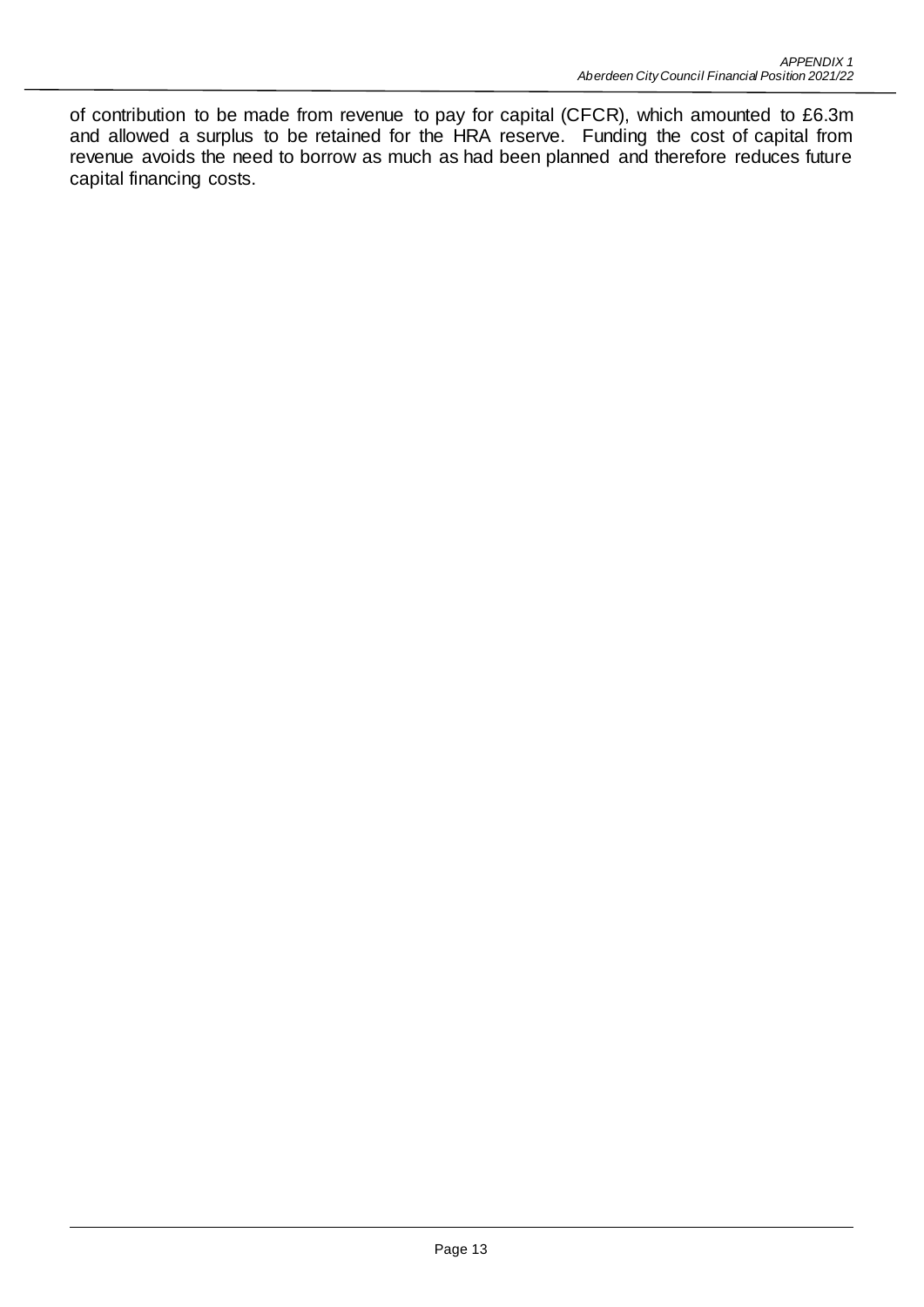|                                                            | 2021/22           |                    |                 |  |
|------------------------------------------------------------|-------------------|--------------------|-----------------|--|
| As at Period 12 2021/22                                    |                   |                    |                 |  |
|                                                            | <b>Revised</b>    | Actual             | <b>Actual v</b> |  |
|                                                            | <b>Budget for</b> | <b>Expenditure</b> | <b>Budget</b>   |  |
|                                                            | Year              | for Year           | Variance        |  |
|                                                            |                   |                    |                 |  |
|                                                            | £'000             | £'000              | £'000           |  |
| <b>AECC Programme Board</b>                                | 9,606             | 4,498              | (5, 108)        |  |
| Asset Management Programme Board                           | 66,898            | 37,443             | (29, 456)       |  |
| Asset Management Programme Board Rolling Programmes        | 33,671            | 25,189             | (8, 482)        |  |
| City Centre Programme Board                                | 38,793            | 28,468             | (10, 325)       |  |
| Energy Programme Board                                     | 62,585            | 16,957             | (45,628)        |  |
| Housing and Communities Programme Board                    | 1,933             | 41                 | (1, 892)        |  |
| Housing and Communities Programme Board Rolling Programmes | 913               | 615                | (298)           |  |
| Transportation Programme Board                             | 24,121            | 4,379              | (19, 741)       |  |
| Transportation Programme Board Rolling Programmes          | 4,622             | 4,043              | (579)           |  |
| Strategic Asset & Capital Plan Board                       | 8,115             | 3,515              | (4,600)         |  |
| Strategic Asset & Capital Plan Board Rolling Programmes    | 2,456             | 2,959              | 503             |  |
| Developer Obligation Projects & Asset Disposals            |                   | 478                | 478             |  |
| <b>Total Expenditure</b>                                   | 253,713           | 128,583            | (125, 129)      |  |
| <b>Capital Funding:</b>                                    |                   |                    |                 |  |
| Income for Specific Projects                               | (89, 605)         | (29, 766)          | 59,838          |  |
| <b>Developer Contributions</b>                             |                   | (478)              | (478)           |  |
| Capital Grant                                              | (19, 375)         | (19, 375)          |                 |  |
| Other Income e.g. Borrowing                                | (144, 733)        | (78, 964)          | 65,769          |  |
| <b>Total Income</b>                                        | (253, 713)        | (128, 583)         | 125,129         |  |

## **General Fund Capital Programme**

The continued impact of Covid-19 Pandemic is reflected in the total £129m investment recorded for the Capital Programme for the year, much lower than originally expected. The working practice guidelines introduced in mid-2020 continued throughout 2021/22 and were further compounded by the Construction Industry experiencing shortage of products, raw materials, staffing and logistical support across the UK. The Russian invasion of Ukraine in February 2022 and resulting economic sanctions placed on Russia and Belarus further exacerbated supply chain issues for some commodities which were sourced from eastern Europe.

Despite the continued and emerging challenges faced this year, progress was made on a range of projects, including several that support the Council's Net Zero Vision:

- The Council entered a joint venture arrangement with bp International Limited in March 2022 for progression of the Hydrogen programme and to facilitate expansion of the Council's hydrogen fuelled fleet
- Construction progressed on the joint Ness Energy from Waste facility, a project being carried out in collaboration with Aberdeenshire and Moray Councils, to avoid waste being sent to landfill in future and use those resources for the production of electricity and heat in the Torry Heat Network.
- The Council's Local Transport Strategy advanced design works for the South College Street and Berryden corridors, for improved connections to the City Centre, with the South College Street works supported by a successful bid to the Bus Partnership Fund. Implementation works also commenced for the City Centre Low Emissions Zone (LEZ).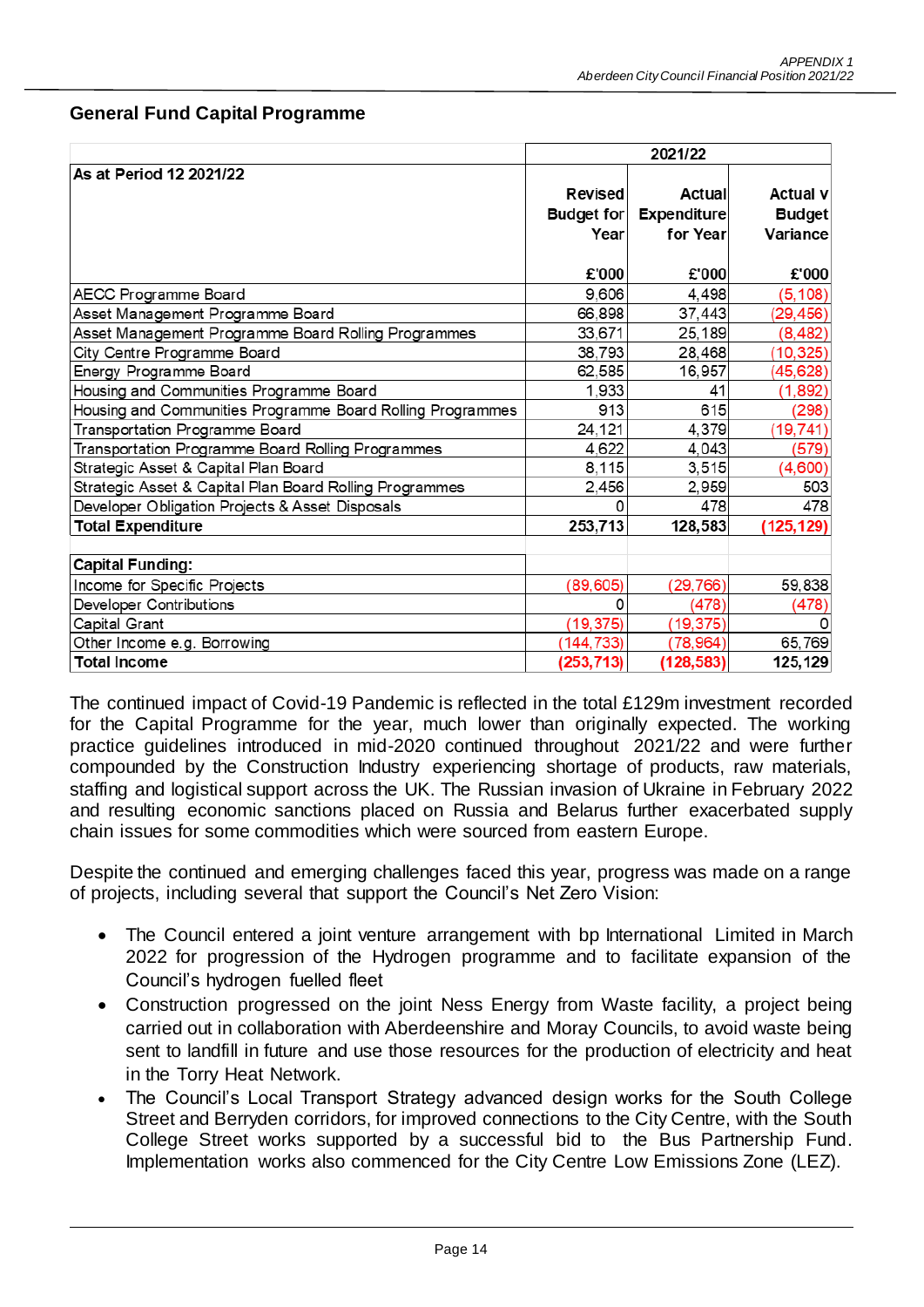- The City Centre Masterplan continues to invest in Aberdeen; the refurbishment of Provost Skene House was completed; contractors continued the regeneration of Union Terrace Gardens; further land assembly and enabling works advanced for the redevelopment of Queen Street; and major new design principles were progressed for the redevelopment of Aberdeen Market, Union Street, and connections to the City's Beachfront.
- Digital Connectivity has also been enhanced through the City Region Deal by continued investment and expansion of the City's fibre network, alongside accelerated investment in Intelligent Street Lighting under the Town Centre Fund to compliment the investment in Street Lighting LED lanterns.
- The Council continued its commitment to its New Schools and Early Learning programmes. The programme for the expansion of Early Learning and Childcare was completed with 27 sites opened across the city. Design works progressed on the £100 million investment in 4 new educational campuses, with construction nearing completion at the Milltimber site, and contractors commencing works at Countesswells and Tillydrone.

The impact on the funding of the Capital programme is that there was a lower borrowing requirement in 2021/22 than originally expected.

Ongoing scrutiny and monitoring of the various Capital projects are in the Terms of Reference for the Capital Programme Committee with regular detailed reporting included on its agenda.

| <b>As at 31 March 2022</b>                         | Approved<br><b>Budget</b> | Actual<br><b>Expenditure</b> | <b>Variance</b> |
|----------------------------------------------------|---------------------------|------------------------------|-----------------|
|                                                    | £'000                     | £'000                        | £'000           |
| Compliant with the tolerable standard              | 2,400                     | 2,511                        | 111             |
| Free from Serious Disrepair                        | 11,029                    | 2,960                        | (8,069)         |
| <b>Energy Efficient</b>                            | 10,674                    | 10,598                       | (76)            |
| <b>Modern Facilities &amp; Services</b>            | 2,339                     | 1,688                        | (651)           |
| <b>Healthy Safe &amp; Secure</b>                   | 7,866                     | 4,831                        | (3,035)         |
|                                                    |                           |                              |                 |
| Non Scottish Housing Quality Standards:            |                           |                              |                 |
| Community Plan & Local Outcome<br>Improvement Plan | 5,995                     | 2,201                        | (3,794)         |
| Service Expenditure                                | 4,011                     | 475                          | (3,536)         |
| 2,000 New Homes Programme                          | 109,215                   | 74,736                       | (34, 479)       |
|                                                    | 153,529                   | 99,999                       | (53, 530)       |
| less 11% slippage                                  | (5,645)                   |                              | 5,645           |
| <b>Net HRA Capital Programme</b>                   | 147,884                   | 99,999                       | (47, 885)       |
|                                                    |                           |                              |                 |
| <b>Capital Funding:</b>                            |                           |                              |                 |
| <b>Borrowing</b>                                   | (114, 928)                | (52, 154)                    | 62,774          |
| Other Income - Grants, Affordable<br>Homes etc     | (7, 116)                  | (19, 191)                    | (12,075)        |
| Capital Funded from Current Revenue                | (25, 840)                 | (28, 654)                    | (2,814)         |
| <b>Total HRA Capital Funding</b>                   | (147, 884)                | (99, 999)                    | 47,885          |

## **Housing Capital Programme**

As detailed above in the General Fund Capital programme the Housing Capital programme experienced similar issues from the impact of Covid-19 pandemic with the resulting supply chain challenges including delays and price increases.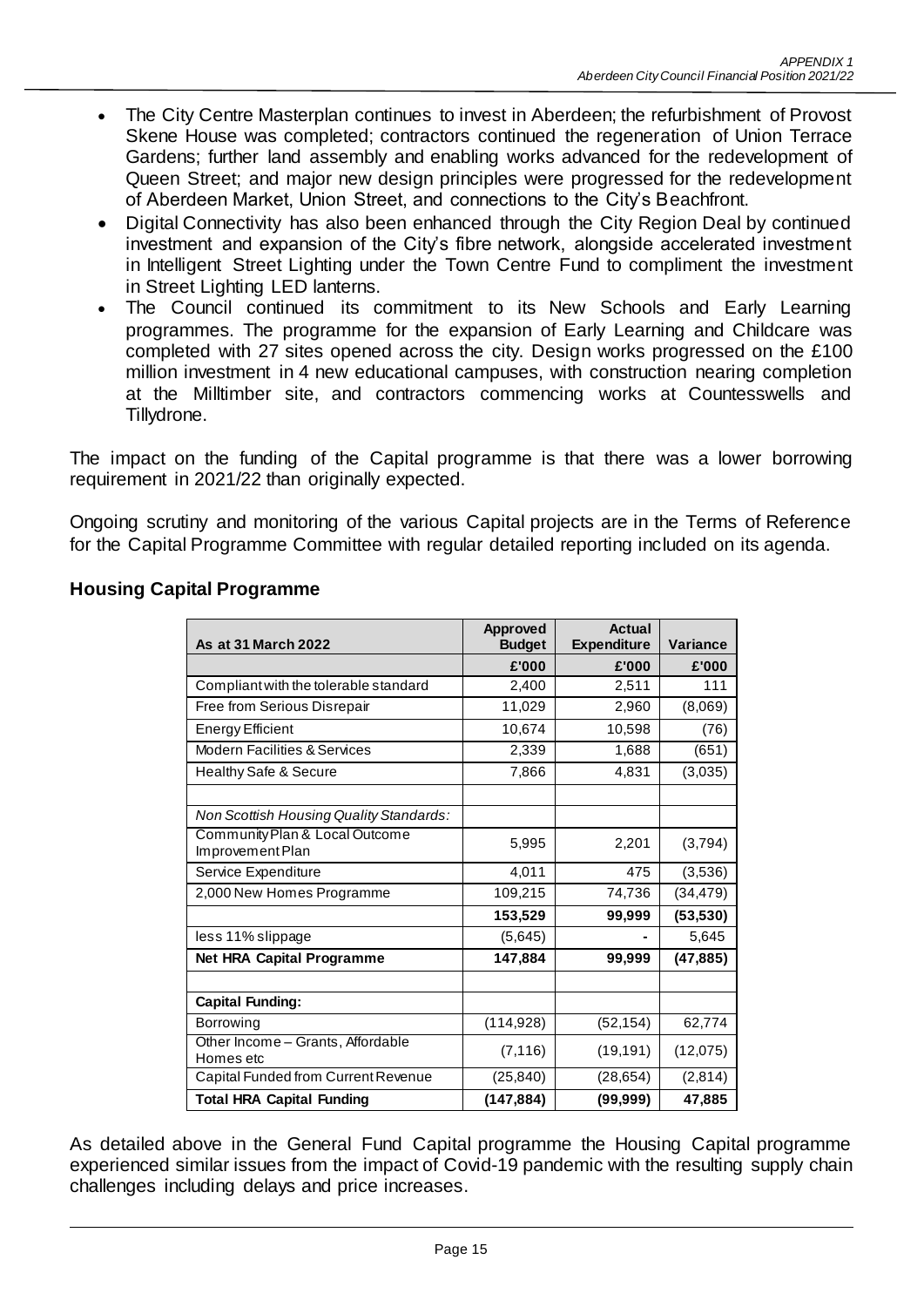The rolling programme of modernisation again experienced significant delays due to the restrictions in place to protect tenants and workers from Covid-19. Increased prioritisation of work on voids shifted resources from capital to revenue works during the year. This all resulted in lower than budgeted spend on lift maintenance, structural repairs, kitchens and bathrooms, and the programme which wasn't delivered in 2021/22 has been rolled forward into 2022/23.

The 2,000 new homes programme is progressing well with further homes at the Wellheads site being handed over to the Council in 2021/22. The programme in 2021/22 has included developer led projects such as the Wellheads site in Dyce, Auchmill and Cloverhill, Council led projects such as Kincorth, Kaimhill, Craighill, Tillydrone and Summerhill, and buying former Council Homes.

Grant funding was of £10m was received from the Scottish Government for Craighill, Tillydrone, Kincorth and Kaimhill.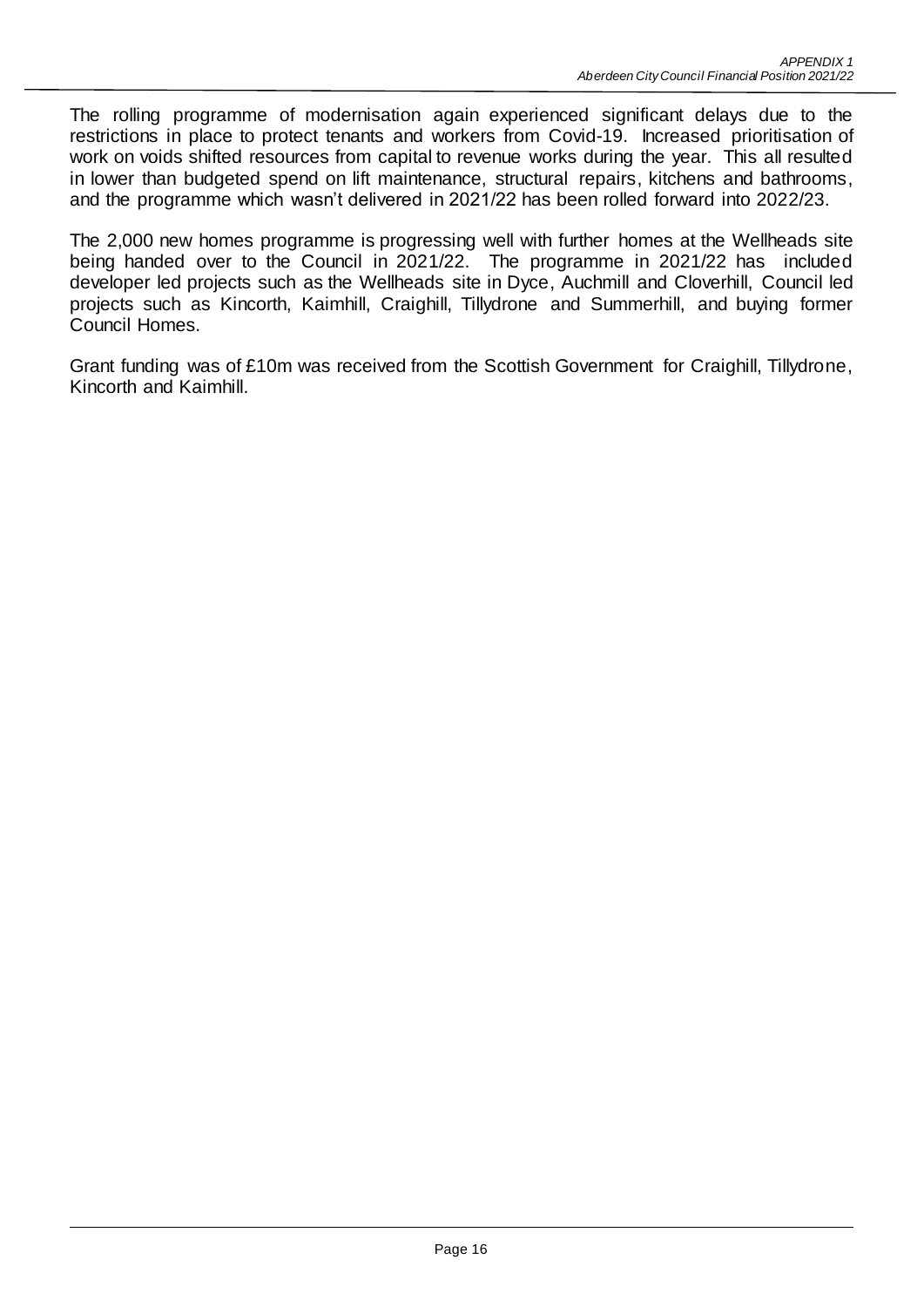| <b>As at 31 March 2022</b>                 | <b>Full Year</b><br><b>Budget</b><br>2021/22<br>£'000 | Actual<br><b>Expenditure</b><br>£'000 | Variance from<br><b>Budget</b><br>£'000 |
|--------------------------------------------|-------------------------------------------------------|---------------------------------------|-----------------------------------------|
| Recurring Expenditure                      | 3,070                                                 | 2,559                                 | (511)                                   |
| Recurring Income                           | (4,015)                                               | (4,719)                               | (704)                                   |
| <b>Budget After Recurring Items</b>        | (945)                                                 | (2, 160)                              | (1,215)                                 |
| Non Recurring Expenditure                  | 445                                                   | 557                                   | 112                                     |
| Non Recurring Income                       | $\Omega$                                              | (17)                                  | (17)                                    |
| <b>Net Expenditure</b>                     | (500)                                                 | (1,620)                               | (1, 120)                                |
|                                            |                                                       |                                       |                                         |
| Cash Balances as at 1 April 2021           | (34, 420)                                             | (34, 420)                             | 0                                       |
| Net Expenditure from Income & Expenditure  | (500)                                                 | (1,620)                               | (1, 120)                                |
| Investment Revaluation (Increase)/Decrease | 0                                                     | 2,220                                 | 2,220                                   |
| <b>Net Capital Receipt</b>                 | 0                                                     | (5,978)                               | (5,978)                                 |
| Cash Balances as at 31 March 2022          | (34,920)                                              | (39,798)                              | (4,878)                                 |

#### **Common Good**

The Common Good Fund is showing an operating surplus of £1,620k for the year to 31 March 2022.

The main variances were underspends due to the cancellation of many events across the City, such as the Highland Games, Armed Forces Day, Celebrate Aberdeen Civic Receptions and the annual Fireworks Display because of the Covid-19 pandemic.

Offset by additional costs including the expenditure approved by the City Growth and Resources on 11 May 2021 and 10 August 2021:

- a. Denis Law Statue £15k
- b. City Centre Clean £100k
- c. Support Denis Law walking trail £20k

Additional costs were experienced in the property portfolio held by the Common Good, including non-domestic rates.

Expenditure on a number of one-off projects and activities, where the approved expenditure has not been fully spent will be carried forward as an earmarked reserve to enable works to continue in the next year.

The investment of cash balances in a multi-asset income fund, approved by Council on 10 March 2021 was implemented in 2021/22. The fund manager, Fidelity, was selected as reported in the quarter 1 report and investment of £30m was made during Quarter 2. As an income fund it preformed well, with cash received for the period to 31 March 2022 ahead of budgeted levels, producing a positive variance for recurring income.

Seeking increased annual income comes with additional risk and therefore there is volatility in the value of the fund into which the Common Good is invested. The value of the investment may fall as well as rise and should be measured over the medium to long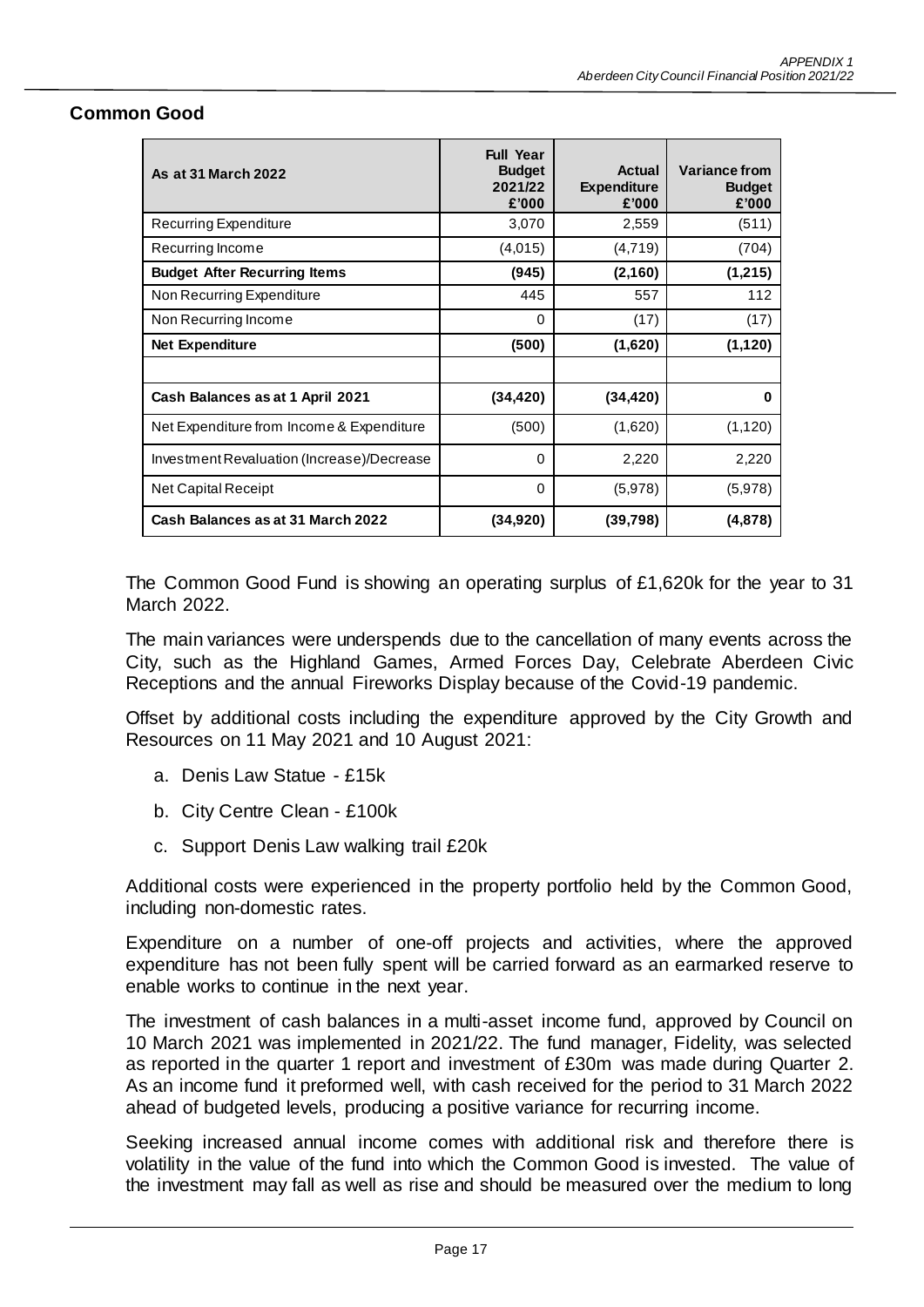term. With financial markets particularly volatile at present the value at the end of Quarter 4 of the Common Good investment fell to £27.780m. This is shown separately in the table above, where either the value of a rise or fall in value must be accounted for annually.

During the year additional capital income to the value of £5.978m was received from the ongoing Pinewood deal, where the land is to be paid for over a number of years. The profile of capital income was changed at the end of March 2020/21 to take account of the current housing market in Aberdeen and the impact of the pandemic.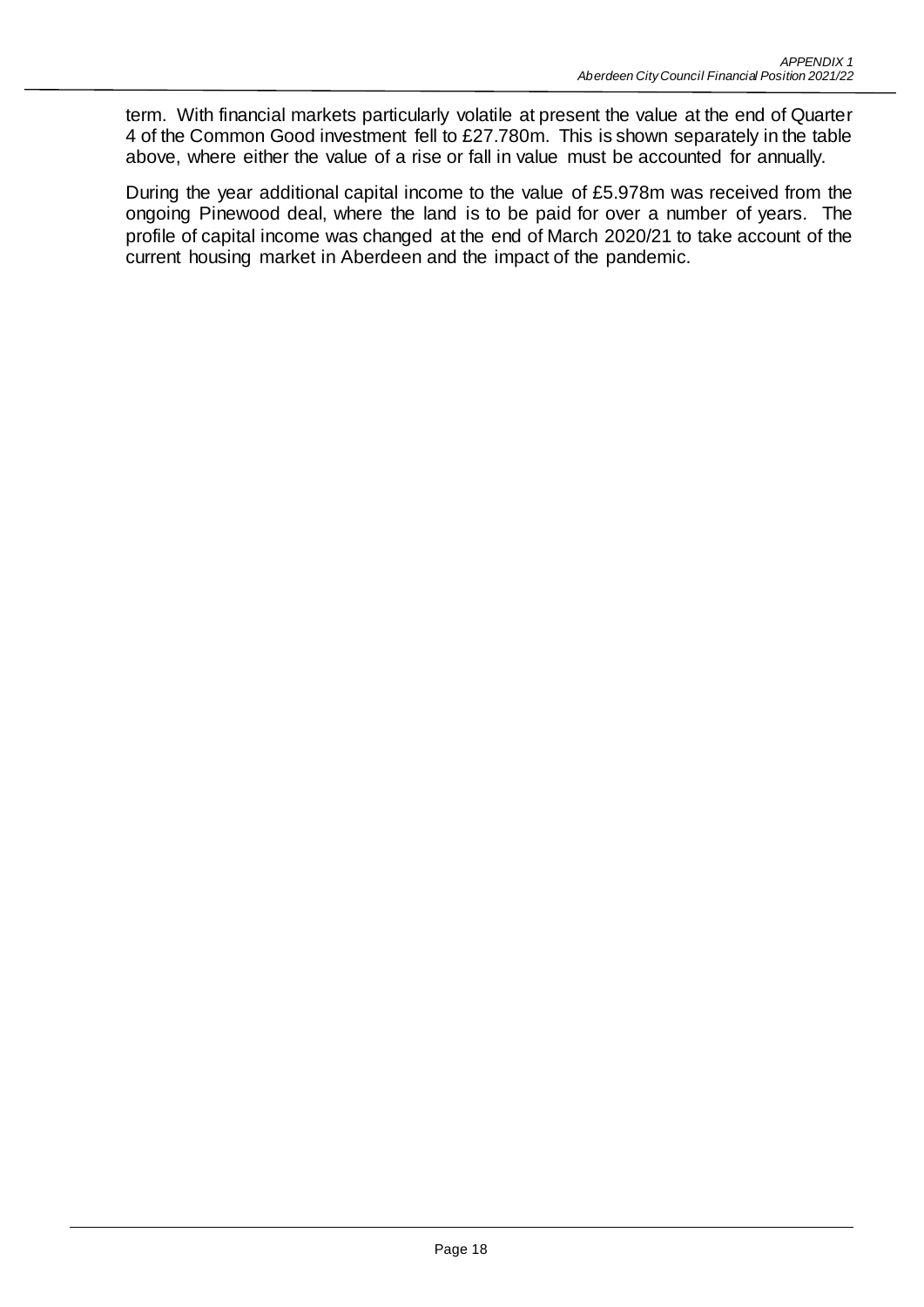# **Reserves**

| <b>General Fund Earmarked Reserves</b>       | <b>Balance at</b><br>31 March<br>2021<br>£'000 | <b>Transfers</b><br>In 2021/22<br>£'000 | <b>Transfers</b><br>Out 2021/22<br>£'000 | <b>Balance</b><br>at 31<br><b>March</b><br>2022<br>£'000 |
|----------------------------------------------|------------------------------------------------|-----------------------------------------|------------------------------------------|----------------------------------------------------------|
| Devolved Education M'ment (Comm Centres)     | (542)                                          |                                         |                                          | (542)                                                    |
| Devolved Education M'ment (School Funds)     | (294)                                          | (680)                                   | 294                                      | (680)                                                    |
| Energy Efficiency Fund                       | (1,259)                                        | (18)                                    |                                          | (1, 277)                                                 |
| <b>Bus Lane Enforcement</b>                  | (278)                                          | (440)                                   | 215                                      | (503)                                                    |
| Property Transfer                            | (102)                                          |                                         |                                          | (102)                                                    |
| Second/Long Term Empty Homes                 | (14,660)                                       | (2, 102)                                | 3,652                                    | (13, 110)                                                |
| De-risk the Council                          | (3,614)                                        | (2,000)                                 |                                          | (5,614)                                                  |
| <b>Transformation Fund</b>                   | (2, 479)                                       | (2,500)                                 | 546                                      | (4, 433)                                                 |
| Contribution to Environmental Body           | (43)                                           |                                         |                                          | (43)                                                     |
| Repairs & Maintenance Fund                   | (1, 185)                                       |                                         | 786                                      | (399)                                                    |
| Public Analyst - James Hutton Institute      | (125)                                          |                                         |                                          | (125)                                                    |
| Children's Social Work - Mental Health Svs   | (26)                                           |                                         | 26                                       | 0                                                        |
| Rapid Rehousing Transition Plan              | (311)                                          |                                         |                                          | (311)                                                    |
| Mental Health Day                            | (6)                                            |                                         | 6                                        | (0)                                                      |
| Co Op Business Development Fund              | (75)                                           |                                         |                                          | (75)                                                     |
| Socio Economic Recovery                      | (67)                                           |                                         | 67                                       | 0                                                        |
| <b>ADM - Education</b>                       | (385)                                          | (659)                                   | 302                                      | (742)                                                    |
| Budget 22/23 Use of Reserves                 |                                                | (7, 309)                                |                                          | (7, 309)                                                 |
| Care Experienced Y.P WIFI (CSW)              |                                                | (23)                                    |                                          | (23)                                                     |
| Neurodevelopment Specification (CSW)         |                                                | (292)                                   |                                          | (292)                                                    |
| Tree Works - Storm Damage                    |                                                | (476)                                   |                                          | (476)                                                    |
| Additional Teaching - Recovery Funding       |                                                | (408)                                   |                                          | (408)                                                    |
| Implem of National Trauma Training Prog      |                                                | (50)                                    |                                          | (50)                                                     |
| <b>Scottish Disability Assistance</b>        |                                                | (31)                                    |                                          | (31)                                                     |
| Mental Health Recovery & Renewal             |                                                | (107)                                   |                                          | (107)                                                    |
| Conservation funding                         |                                                | (2)                                     |                                          | (2)                                                      |
| Targeted Learning funding                    |                                                | (25)                                    |                                          | (25)                                                     |
| Seed Funding - Comm Bens Plan for H2 JV      |                                                | (1,000)                                 |                                          | (1,000)                                                  |
| Telecare Fire Safety                         |                                                | (38)                                    |                                          | (38)                                                     |
| Whole family wellbeing                       |                                                | (90)                                    |                                          | (90)                                                     |
| <b>FWES Employability</b>                    |                                                | (1,685)                                 |                                          | (1,685)                                                  |
| Afghan - Bridging Accomodation               |                                                | (681)                                   |                                          | (681)                                                    |
| Syrian Refugees (UKRS Scheme)                |                                                | (723)                                   |                                          | (723)                                                    |
| Income from Afghan resettlement scheme       |                                                | (148)                                   |                                          | (148)                                                    |
| Scottish Child Payment                       |                                                | (31)                                    |                                          | (31)                                                     |
| Covid Grants                                 | (33, 633)                                      | (14, 743)                               | 29,360                                   | (19,016)                                                 |
| Unknown General Fund Surplus                 | 0                                              | (60)                                    |                                          | (60)                                                     |
| <b>Total General Fund Earmarked Reserves</b> | (59,084)                                       | (36, 321)                               | 35,254                                   | (60, 152)                                                |
| <b>Uncommitted General Fund Balance</b>      | (12, 519)                                      | $\mathbf 0$                             | 519                                      | (12,000)                                                 |
| <b>Total General Fund Balance</b>            | (71, 603)                                      | (36, 321)                               | 35,773                                   | (72, 152)                                                |